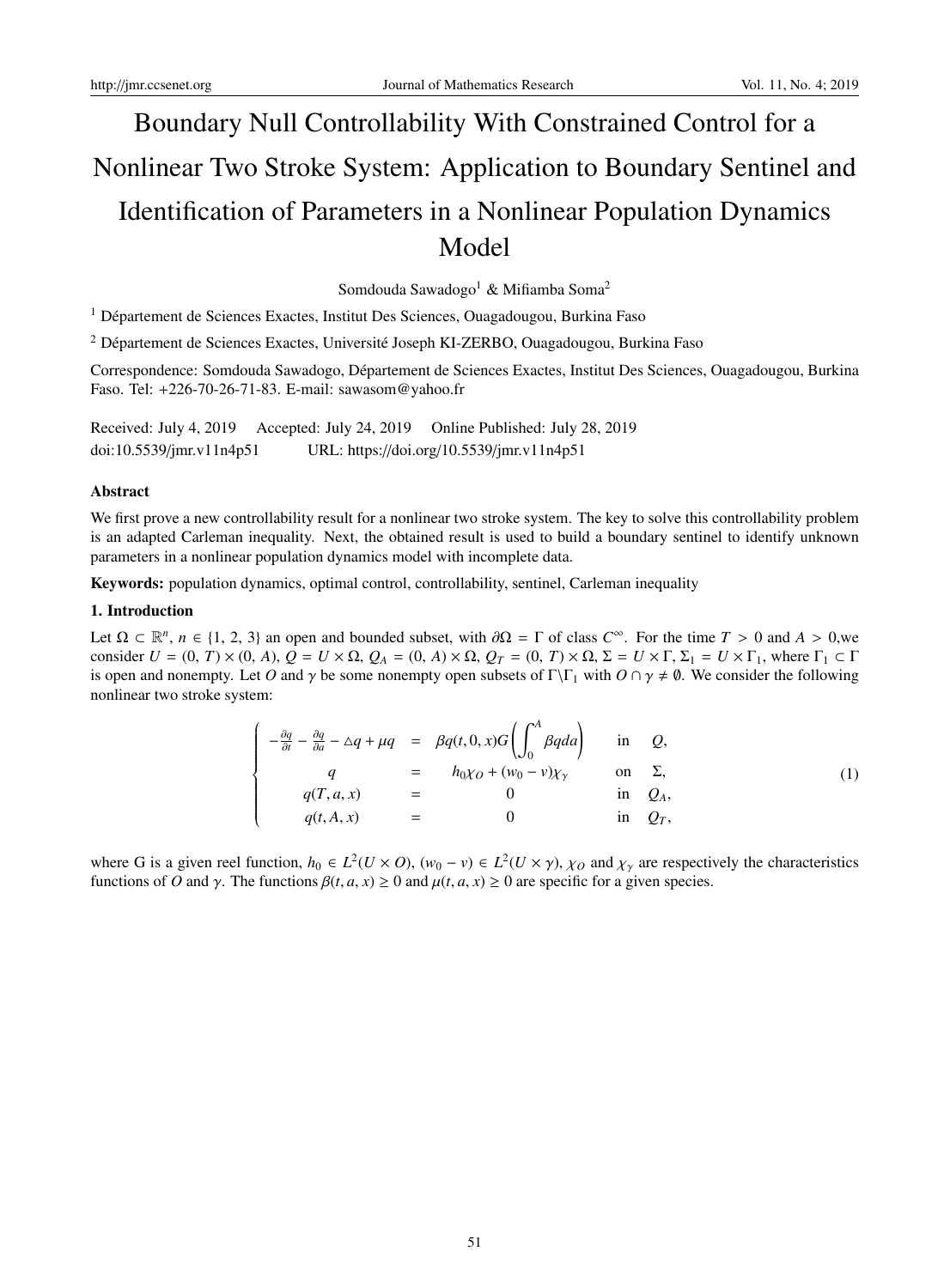Assume as in (Giovanna & Langlais,1982) that the following assumptions hold:

$$
(H1) : \begin{cases} \beta \in L^{\infty}(Q), & \beta(t, a, x) \ge 0 \text{ a.e. in } Q, \\ \sup_{(t,x)\in[0,T]\times\Omega} \int_{[0,A[} (|\beta(t, a, x)|^{2} + |\nabla\beta(t, a, x)|^{2} da), \\ 0, \text{ if } \beta \in (0, A) \text{ s.t. } \beta(a, ., ) = 0 \text{ for a } \in (\delta, A), \end{cases}
$$
  
\n
$$
(H2) : \mu \in C([0, T] \times [0, A] \times \overline{\Omega}), \mu(t, a, x) \ge 0 \text{ a.e. in } Q,
$$
  
\n
$$
(H3) : \begin{cases} \forall t, & 0 < t < A, \quad \forall x \in \Omega, \lim_{a \to A} \int_{0}^{A} \mu(t, a - t + t, x) dt = +\infty, \\ \forall t, & A < t < T, \quad \forall x \in \Omega, \lim_{a \to A} \int_{0}^{a} \mu(t - a + \alpha, \alpha, x) d\alpha = +\infty, \\ \nabla \mu \in [L^{\infty}(Q)]^{n}, \end{cases}
$$

$$
(H4) : G \in L^{\infty}(\mathbb{R}) \text{ and } G \in C^{1}(\mathbb{R}).
$$

Since  $h_{0}\chi_{0} + (w_{0} - v)\chi_{\gamma} \in L^{2}(\Sigma)$ , using the assumptions  $(H1) - (H4)$  we have existence and uniqueness of a solution of problem (1) in *L* 2 (*Q*) (see Giovanna & Langlais,1982).

Assume that the following assumption hold : if  $\rho$  verifies

$$
\begin{cases}\n\frac{\partial \rho}{\partial t} + \frac{\partial \rho}{\partial a} - \Delta \rho + \mu \rho & = 0 \quad \text{in} \quad Q, \\
\rho & = 0 \quad \text{in} \quad U \times \gamma, \\
\frac{\partial \rho}{\partial v} & = 0 \quad \text{on} \quad U \times \gamma,\n\end{cases}
$$
\n(2)

then  $\rho \equiv 0$  in *Q*.

For the sequel we need the following result:

Lemma 1 Let  $e_i \in L^2(\Sigma)$ ,  $i \in \{1, \dots, M\}$  such that  $e_i \chi_{\Sigma_1}$ ,  $i \in \{1, \dots, M\}$  are linearly independent. Let  $b \in L^{\infty}((0, T) \times \Omega)$ *and* θ *a real positive function (*θ *will be defined later on by (13)). Let us consider the following system:*

$$
\begin{cases}\n\frac{\partial y_i}{\partial t} + \frac{\partial y_i}{\partial a} - \Delta y_i + \mu y_i & = & 0 & \text{in } Q, \\
y_i(0, a, x) & = & 0 & \text{in } Q_A, \\
y_i(t, 0, x) & = & \int_0^A \beta y_i b(t, x) da & \text{in } Q_T, \\
y_i & = & e_i \chi_{\Sigma_1} & \text{on } \Sigma.\n\end{cases}
$$
\n(3)

*Then the families of functions*  $\{\frac{\partial y_i}{\partial y} \chi_\gamma\}_{1\leq i\leq M}$  *and*  $\{\frac{1}{\theta}\frac{\partial y_i}{\partial y} \chi_\gamma\}_{1\leq i\leq M}$  *are linearly independent.* 

**Proof** Let 
$$
\alpha_i \in \mathbb{R}
$$
,  $1 \le i \le M$  be such that  $\sum_{i=1}^{M} \alpha_i \frac{\partial y_i}{\partial v} \chi_{\gamma} = 0$ . Set  $k = \sum_{i=1}^{M} \alpha_i y_i$ , using (3), k is solution of\n
$$
\begin{cases}\n\frac{\partial k}{\partial t} + \frac{\partial k}{\partial a} - \Delta k + \mu k = 0 & \text{in } Q, \\
k(0, a, x) = 0 & \text{in } Q, \\
k(t, 0, x) = \int_0^A \beta k b(t, x) da & \text{in } Q_T, \\
k = \sum_{i=1}^{M} \alpha_i e_i \chi_{\Sigma_1} & \text{on } \Sigma, \\
\frac{\partial k}{\partial v} = 0 & \text{on } U \times \gamma.\n\end{cases}
$$
\n(4)

Assumption (2) allows us to say that *k* is identically zero. Therefore, we deduce that

$$
\sum_{i=1}^{M} \alpha_i e_i \chi_{\Sigma_1} = 0 \quad \text{on } \Sigma.
$$
 (5)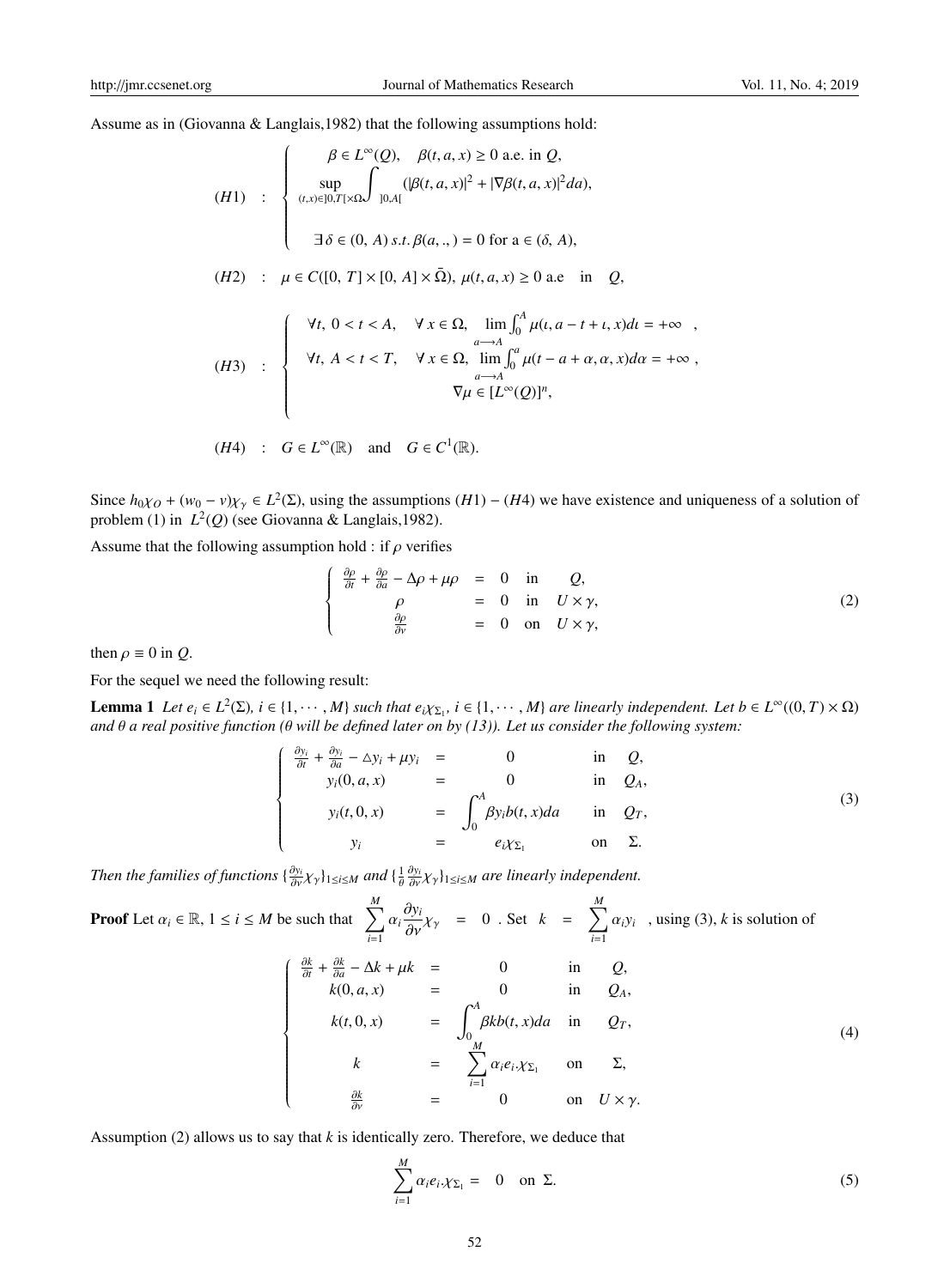Since  $e_i \chi_{\Sigma_1}$ ,  $1 \le i \le M$  are linearly independent, we have  $\alpha_i = 0$  for  $1 \le i \le M$  and this implies that the family of functions  $\{\frac{\partial y_i}{\partial \nu} \chi_\gamma\}_{1 \le i \le M}$  is linearly independent, So is the family  $\{\frac{1}{\theta} \frac{\partial y_i}{\partial \nu} \chi_\gamma\}_{1 \le i \le M}$ .

From now we set

$$
K = \text{Span}\{\frac{\partial y_1}{\partial v}\chi_\gamma, ..., \frac{\partial y_M}{\partial v}\chi_\gamma\} \subset L^2(U \times \gamma),\tag{6}
$$

and

$$
K_{\theta} = \frac{1}{\theta} K \subset L^2(U \times \gamma).
$$

Now we consider the following problem: *let*  $h_0 \in L^2(U \times O)$ ,  $w_0 \in K_\theta$ . *Find*  $v \in L^2(U \times \gamma)$  *such that* 

$$
v \in K^{\perp}, \tag{7}
$$

*and if*  $q = q(t, a, x; v)$  *<i>is a solution of* 

$$
\begin{cases}\n-\frac{\partial q}{\partial t} - \frac{\partial q}{\partial a} - \Delta q + \mu q &= \beta q(t, 0, x) G \left( \int_0^A \beta q da \right) & \text{in } Q, \\
q &= h_0 \chi_0 + (w_0 - v) \chi_\gamma & \text{on } \Sigma, \\
q(T, a, x) &= 0 & \text{in } Q_A, \\
q(t, A, x) &= 0 & \text{in } Q_T,\n\end{cases}
$$
\n(8)

*then q satisfies*

$$
q(0, a, x; v) = 0 \qquad \text{in} \quad Q_A. \tag{9}
$$

The problem (7)-(9) is a null boundary controllability problem with constraint on the control.Controllability problems for two stroke system have been studied by several authors. For instance, Ainseba, B. and Langlais, M. proved that the set of profiles is approximatively reachable (Ainseba & Langlais,1996). It has been shown that in (Ainseba & Anita, 2001) if the initial distribution is small enough, we can find a control which leads to extinction of the population. The result was achieved by means of Carleman inequality for parabolic equation. Exact and approximate controllability results are obtained for a linear population dynamics problem structured in age and space by Ainseba, B. (Ainseba, 2002). Concerning the nonlinear population dynamics model, a null controllability result was established by Ainseba, B. and Iannelli, M. by means of Kakutani fixed point theorem (Ainseba & Innanelli, 2003). Using a derivation of Leray-Schauder fixed point theorem and Carleman inequality for the adjoint system,Traoré, O. showed that for all given initial density, there exists an internal control acting on a small open set of the domain and leading the population to extension in (Traoré, 2006). Sawadogo, S. and Mophou, G. (Sawadogo & Mophou, 2012) gave a null controllability result for population dynamics model with constraints on the state when the age of the population belongs to  $(\gamma, A)$  for any  $\gamma > 0$ . Following this work, Mercan, M. and Mophou, G. (Mercan & Mophou, 2014) proved a null controllability problem with constraints on the state for an adjoint system of population dynamics model. The result was achieved by means of Carleman inequality adapted to the constraints. Simporé, Y. and Traoré, O. solve the internal null controllability without constraint on the control for a nonlinear dissipative system (Simporé  $\&$  Traoré, 2016). They use their result to detect incomplete parameter in a nonlinear population dynamics model. Soma, M. and Sawadogo, S. build a boundary sentinel with given sensitivity in order to identify unknown parameters in the linear population dynamics model with incomplete data (Soma & Sawadogo, 2019).

In this paper we solve the nonlinear null boundary controllability problem with constraint on the control (7)-(9) which seems new to us and which we will apply in the construction of a boundary sentinel in the nonlinear case. More precisely, we have the following result:

**Theorem 1** Let  $\Omega \subset \mathbb{R}^n$  an open subset with  $\partial\Omega = \Gamma$  of class  $C^\infty$ . Let  $\Gamma_1 \subset \Gamma$  a nonempty open subset. Let also O and  $\gamma$  be *two nonempty open subsets of*  $\Gamma \setminus \Gamma_1$  *such that O* $\cap \gamma \neq \emptyset$  *and G a real function verifying* (*H*<sub>4</sub>)*. Assume that the assumption* (2) hold. For any function  $h_0 \in L^2(U\times O)$  with  $\theta h_0 \in L^2(U\times O)$  ( $\theta$  will be given later on by (13)), there exists a unique *control*  $\hat{v} \in K^{\perp}$  *such that the pair*  $(\hat{v}, \hat{q})$  *with*  $\hat{q} = q(\hat{v})$  *is a solution of the problem* (7)-(9).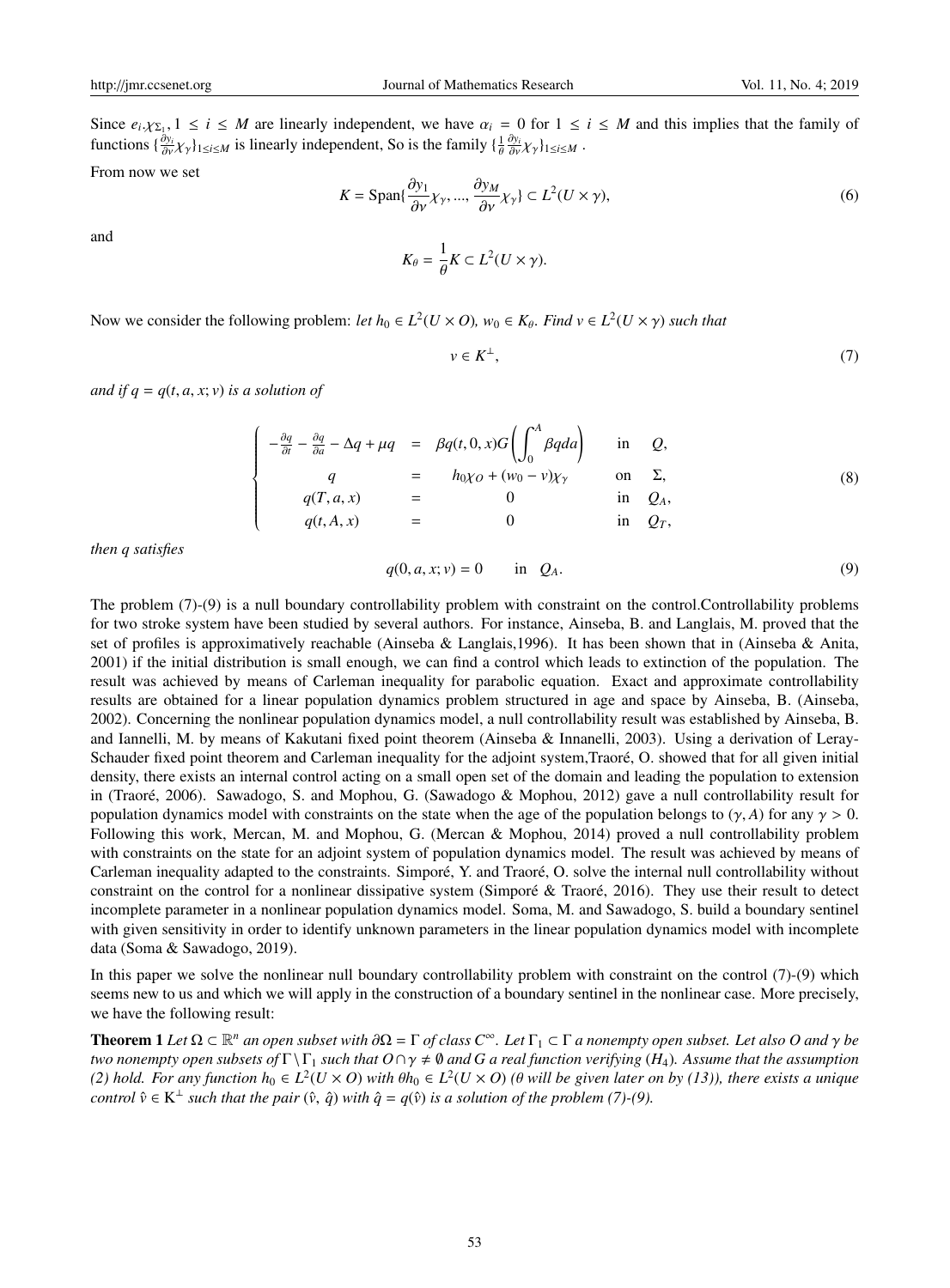#### 2. Resolution of the Problem (7)-(9)

*2.1 An Adapted Carleman Inequality*

There exists a function  $\psi \in C^2(\overline{\Omega})$  such that:

$$
\psi(x) > 0, \forall x \in \Omega,\n\nabla \psi > \alpha, \forall x \in \overline{\Omega},\n\psi(x) = 0, \forall x \in \Gamma \setminus \gamma,\n\frac{\partial \psi}{\partial \nu} < 0, \forall x \in \Gamma \setminus \gamma,
$$
\n(10)

(see Fursikov & Imanuvilov, 1996). Consider the functions :

$$
\varphi(t, a, x) = \frac{e^{\lambda(m|\psi|_{\infty} + \psi(x))}}{at (A - a) (T - t)},
$$
\n(11)

$$
\eta(t, a, x) = \frac{e^{2\lambda m|\psi|_{\infty}} - e^{\lambda(m|\psi|_{\infty} + \psi(x))}}{at (A - a) (T - t)},
$$
\n(12)

with  $m \ge 1$  and  $\lambda > 0$ . Since  $\varphi \ne 0$  in *Q*, we set

$$
\frac{1}{\theta^2} = \min \left[ e^{-2s\eta} \left( \varphi^{-1}, \varphi, \varphi^3, \varphi \left| \frac{\partial \psi}{\partial \nu} \right| \right) \right],\tag{13}
$$

with  $s > 0$  and we consider the notations below :

$$
\begin{cases}\nL = \frac{\partial}{\partial t} + \frac{\partial}{\partial a} - \Delta + \mu I, \\
L^* = -\frac{\partial}{\partial t} - \frac{\partial}{\partial a} - \Delta + \mu I, \\
\mathcal{V} = \left\{\rho \in C^\infty(\overline{Q}), \rho = 0 \text{ on } \Sigma\right\}.\n\end{cases} \tag{14}
$$

Using the notations given by  $(14)$  and the definition given by  $(11)-(12)$ , we have the following boundary Carleman inequality:

**Proposition 1** Let  $\psi$ ,  $\varphi$  and  $\eta$  be respectively defined by (10)-(12). Then, there exists numbers  $\lambda_0 = \lambda_0$  ( $\gamma$ ,  $\mu$ ) > 1,  $s_0$  =  $s_0$  (γ,  $\mu$ , *T*) > 1,  $C_0 = C_0$  (γ,  $\mu$ ) > 0 *and*  $C_1 = C_1$  (γ,  $\mu$ ) > 0 *such that for any*  $\lambda \ge \lambda_0$ , *for any*  $s \ge s_0$ , *for any*  $\rho \in V$ , *the following inequality holds :*

$$
\int_{Q} \frac{e^{-2s\eta}}{s\varphi} \left( |\rho_t + \rho_a|^2 + |\Delta \rho|^2 \right) da dt dx + \int_{Q} e^{-2s\eta} \left( s\lambda^2 \varphi |\nabla \rho|^2 + s^3 \lambda^4 \varphi^3 |\rho|^2 \right) dt da dx
$$
  
+
$$
C_0 \int_0^T \int_0^A \int_{\Gamma \backslash \gamma} s e^{-2s\eta} \varphi \left( -\frac{\partial \psi}{\partial \nu} \right) |\frac{\partial \rho}{\partial \nu}|^2 dt da d\Gamma
$$
  

$$
\leq C_1 \left[ \int_Q e^{-2\eta} |L \rho|^2 dt da dx + \int_0^T \int_0^A \int_\gamma s e^{-2\eta} \varphi |\frac{\partial \rho}{\partial \nu}|^2 dt da d\Gamma \right].
$$
 (15)

*Proof.* See (Nakoulima & Sawadogo, 2007)

As  $\psi$  belong to  $C^2(\overline{\Omega})$  and  $\varphi e^{-2s\eta}$  is bounded, then  $\frac{1}{\theta}$  is also bounded in *Q*. Hence, from Proposition 1, we have this other inequality :

**Proposition 2** Let  $\theta$  be defined by (13). Then, there exists numbers  $\lambda_0 = \lambda_0(\Omega, \gamma, \mu) > 1$ ,  $s_0 = s_0(\Omega, \gamma, \mu, T) > 1$ ,  $C_0 = C_0(\Omega, \gamma, \mu) > 0$ , and  $C_1 = C_1(\Omega, \gamma, \mu) > 0$  *such that, for any*  $\lambda \ge \lambda_0$ , *for any*  $s \ge s_0$ , and *for any*  $\rho \in \nu$ ,

$$
\int_{U} \int_{\Omega} \frac{1}{\theta^{2}} \left( \left| \frac{\partial \rho}{\partial \nu} \right|^{2} + |\Delta \rho|^{2} + |\nabla \rho|^{2} + |\rho|^{2} \right) dt da d\Gamma + C_{0} \int_{U} \int_{\Gamma} \frac{1}{\theta^{2}} \left| \frac{\partial \rho}{\partial \nu} \right|^{2} dt da d\Gamma
$$
\n
$$
\leq C_{1} \left[ \int_{Q} |L \rho|^{2} dt da dx + \int_{U} \int_{\gamma} \left| \frac{\partial \rho}{\partial \nu} \right|^{2} dt da d\Gamma \right].
$$
\n(16)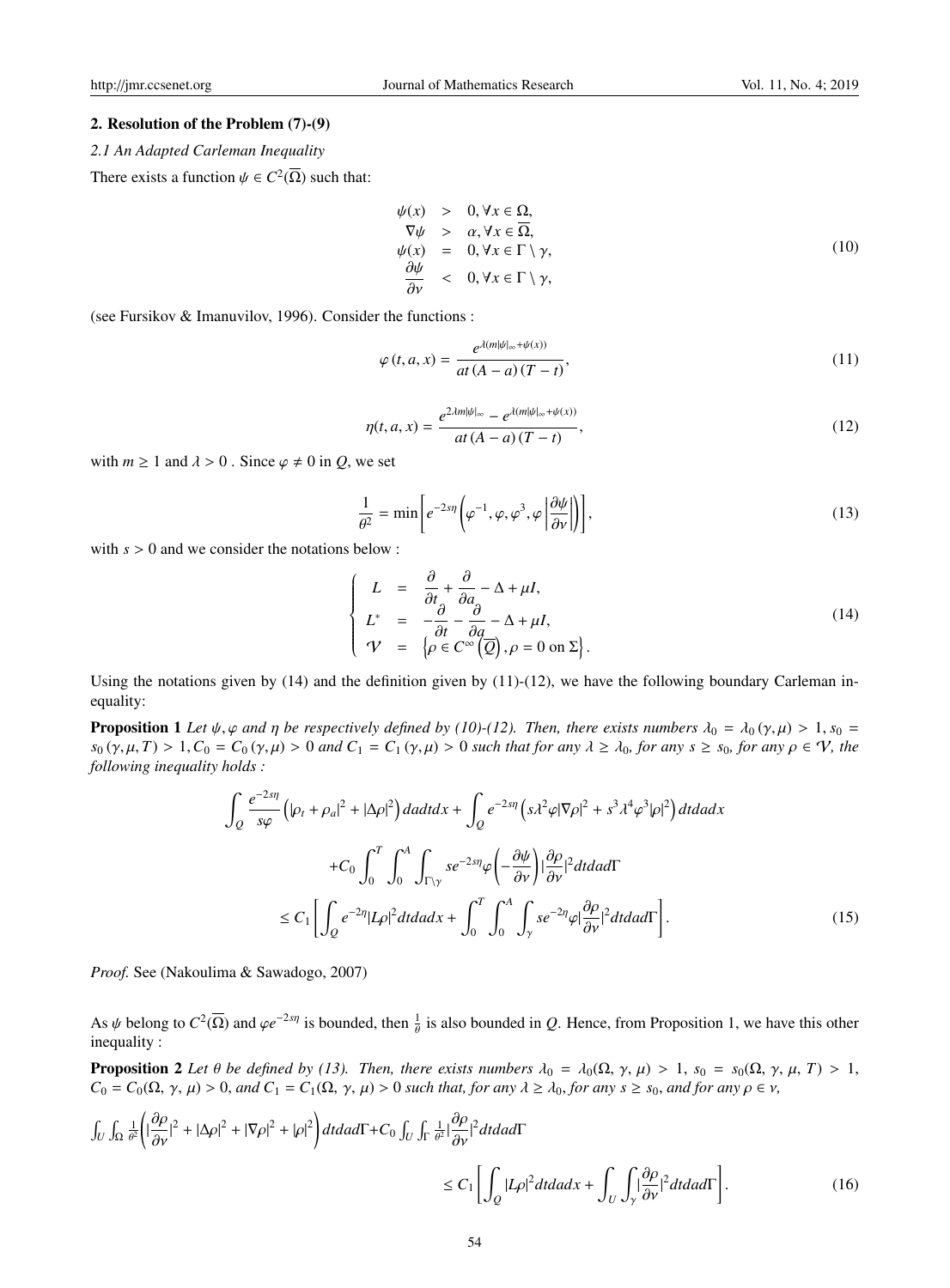To prove the adapted Carleman inequality, we need the following Lemma

**Lemma 2** Assume that the assumptions of Lemma 1 hold. Let K be the real vector subspace of  $L^2(U \times \gamma)$  of finite *dimensional defined in (6). Then any function* ρ *such that*

$$
\begin{cases}\n\frac{\partial \rho}{\partial t} + \frac{\partial \rho}{\partial a} - \Delta \rho + \mu \rho = 0 & \text{in} \quad Q \\
\rho(0, \ldots) = 0 & \text{in} \quad Q_A \\
\rho = 0 & \text{on} \quad \Sigma \setminus \Sigma_1 \\
\frac{\partial \rho}{\partial \nu}|_{\gamma} \in K\n\end{cases}
$$
\n(17)

*is identically zero.*

*Proof.* For any  $\rho$  verifying (17), there exists  $\alpha_i \in \mathbb{R}$ ,  $1 \le i \le M$ , such that  $\frac{\partial \rho}{\partial v} = \sum_{i=1}^{M}$ *i*=1  $\alpha_i \frac{\partial y_i}{\partial v}$ . We set  $z = \rho - \sum_{i=1}^M$ *i*=1  $\alpha_i y_i$ . Using

(3), we have

$$
\begin{cases}\n\frac{\partial z}{\partial t} + \frac{\partial z}{\partial a} - \Delta z + \mu z &= 0 & \text{in} \quad Q, \\
z(0,..) &= 0 & \text{in} \quad Q_A, \\
z &= 0 & \text{on} \quad \Sigma \setminus \Sigma_1, \\
\frac{\partial z}{\partial \nu} &= 0 & \text{on} \quad U \times \gamma.\n\end{cases}
$$
\n(18)

Since  $\gamma \subset \Gamma \setminus \Gamma_1$ , we have  $z = 0$  and  $\frac{\partial z}{\partial \nu} = 0$  in  $U \times \gamma$ . Then it follows from assumption (2) that  $z = 0$  in *Q*. Consequently,  $\rho = \sum$ *M* α*iy<sup>i</sup> i* = 1 and  $\sum_{n=1}^{M}$ *i*=1  $\alpha_i e_i = 0$  on  $\Sigma_1$ . Hence, it follows from the assumptions of Lemma 1 that  $\alpha_i = 0$  for  $1 \le i \le M$ .

Thus,  $\rho = 0$  in O.

Proposition 3 [Adapted Carleman inequality] *Under the Assumption of Lemma 1 . Let* K *defined in (6) and P be the orthogonal projection operator from*  $L^2(U \times \gamma)$  *into* K*. Then, there exists some numbers*  $\lambda_0 = \lambda_0(\Omega, \gamma, \mu) > 1$ ,  $s_0 = s_0(\Omega, \gamma, \mu, T) > 1$ ,  $C_0 = C_0(\Omega, \gamma, \mu) > 0$  *and*  $C_1 = C_1(\Omega, \gamma, \mu) > 0$  *such that, for any*  $\lambda \geq \lambda_0$ , *for any*  $s \geq s_0$ , *and for any*  $\rho \in \mathcal{V}$ ,

$$
\int_{U} \int_{\Gamma} \frac{1}{\theta^{2}} \left| \frac{\partial \rho}{\partial \nu} \right|^{2} dt da d\Gamma \leq C_{1} \left[ \int_{Q} \left| L \rho \right|^{2} dt da dx + \int_{U} \int_{\gamma} \left| P \frac{\partial \rho}{\partial \nu} - \frac{\partial \rho}{\partial \nu} \right|^{2} dt da d\Gamma \right].
$$
\n(19)

*Proof.* As in (Nakoulima & Sawadogo, 2007) and (Mophou & Nakoulima, 2008), we use a well known compactnessuniqueness argument and the inequality (15). Indeed, suppose that (19) does not hold. Then for any  $j \in \mathbb{N}$ , there exists  $\rho_j \in v$  such that

$$
\int_{U} \int_{\Omega} \left| L \rho_j \right|^2 dt da dx \le \frac{1}{j},\tag{20}
$$

$$
\int_{U} \int_{\gamma} \left| P \frac{\partial \rho_{j}}{\partial v} - \frac{\partial \rho_{j}}{\partial v} \chi_{\gamma} \right|^{2} dt da d\Gamma \le \frac{1}{j},\tag{21}
$$

$$
\int_{U} \int_{\Gamma} \frac{1}{\theta^{2}} \left| \frac{\partial \rho_{j}}{\partial v} \right|^{2} dt da d\Gamma = 1.
$$
\n(22)

In what follows, we prove in three steps that  $(20)-(22)$  yields contradiction.

Step 1. We have

$$
\int_{U} \int_{\gamma} \frac{1}{\theta^{2}} \left| P \frac{\partial \rho_{j}}{\partial v} \right|^{2} dt da d\Gamma \le 2 \int_{U} \int_{\gamma} \frac{1}{\theta^{2}} \left| P \frac{\partial \rho_{j}}{\partial v} \right|^{2} dt da d\Gamma + 2 \int_{U} \int_{\gamma} \frac{1}{\theta^{2}} \left| P \frac{\partial \rho_{j}}{\partial v} - \frac{\partial \rho_{j}}{\partial v} \chi_{\gamma} \right|^{2} dt da d\Gamma.
$$
\n(23)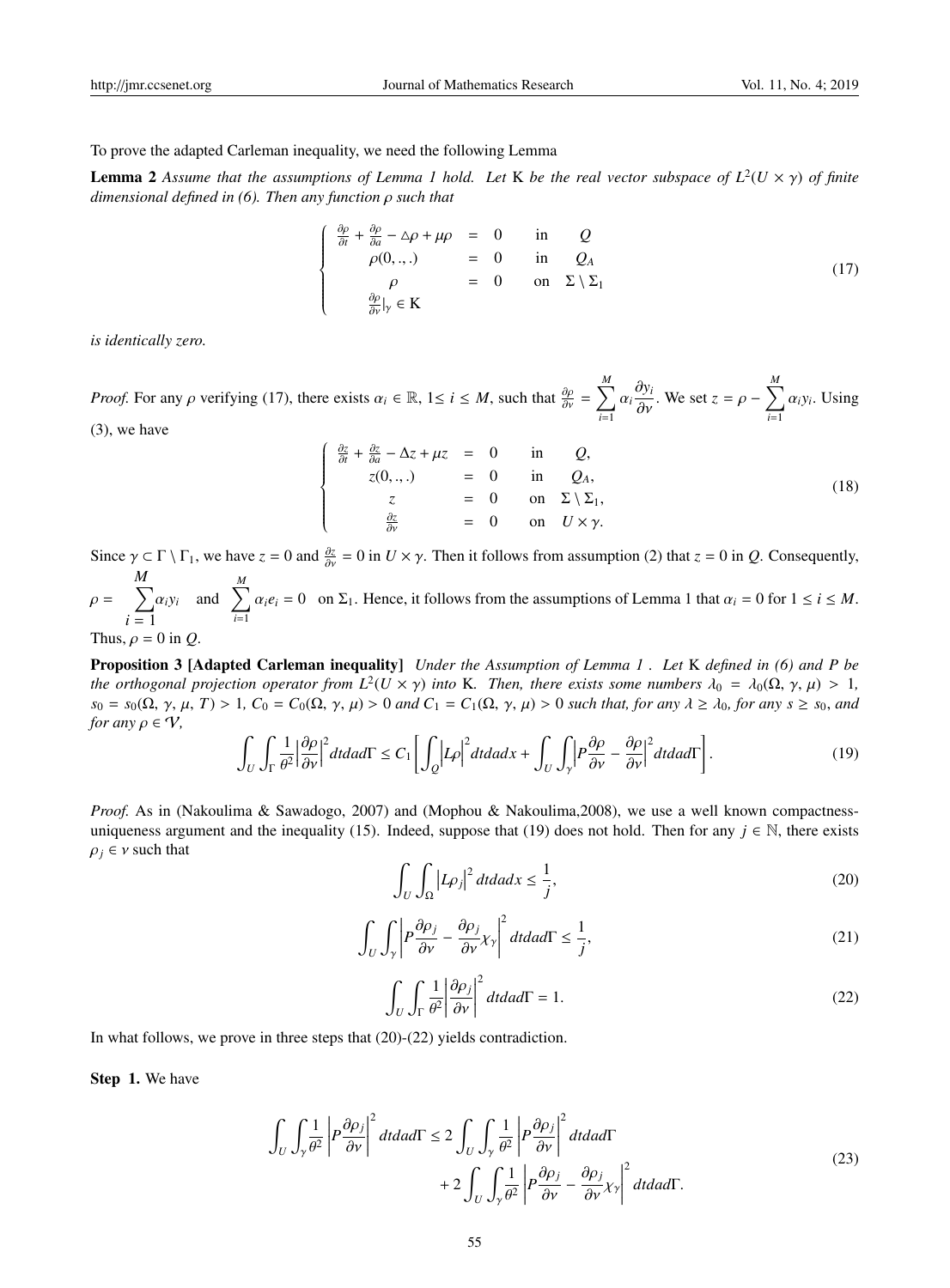Since  $\frac{1}{\theta^2}$  is bounded, using (20) and (21), it follows that there exists a positive constant *C* such that

$$
\forall j \in \mathbb{N}, \quad \int_{U} \int_{\gamma} \left| P \frac{\partial \rho_{j}}{\partial \nu} \right|^{2} dt da d\Gamma \leq C. \tag{24}
$$

As  $\frac{\partial \rho_j}{\partial y} \chi_\gamma = P \frac{\partial \rho_j}{\partial y} \chi_\gamma + (\frac{\partial \rho_j}{\partial y} \chi_\gamma - P \frac{\partial \rho_j}{\partial y} \chi_\gamma)$ , using (22) and (24), we obtain

$$
\left\|\frac{\partial \rho_j}{\partial v}\right\|_{L^2(U\times \gamma)}^2 \le C. \tag{25}
$$

**Step 2.** Let  $L^2\left(\frac{1}{\theta}, U \times \gamma\right) = \left\{\rho \in L^2(U \times \Omega); \int_U \right\}$ ∫ Γ 1  $\theta^2$  $\begin{array}{c} \n \downarrow \\ \n \downarrow \\ \n \downarrow \n \end{array}$ ∂ρ ∂ν  $\begin{array}{c} \n \downarrow \\ \n \downarrow \\ \n \downarrow \n \end{array}$  $\left\{\begin{array}{l} 2 \\ dt da d$ Γ < ∞

Then in view of (22) and (25), we deduce from (16) that ,  $\left(\frac{\partial \rho_j}{\partial t}\right)$  $\frac{\partial \rho_j}{\partial t} + \frac{\partial \rho_j}{\partial a}$  $\left(\frac{\partial \rho_j}{\partial \alpha}\right)$ ,  $\left(\frac{\partial \rho_j}{\partial v}\right)$ ,  $\left(\nabla \rho_j\right)$ ,  $\left(\rho_j\right)$  and  $\left(\Delta \rho_j\right)$  are bounded in  $L^2\left(\frac{1}{\theta},U\times \gamma\right)$ . Let us take a subsequence still denoted by  $(\rho_j)$  such that

$$
\rho_j \rightharpoonup \rho \quad weakly \ in \ L^2\bigg(\frac{1}{\theta}, U \times \gamma\bigg),\tag{26}
$$

$$
\frac{\partial \rho_j}{\partial v} \rightharpoonup \frac{\partial \rho}{\partial v} \quad weakly in \ L^2\left(\frac{1}{\theta}, U \times \gamma\right). \tag{27}
$$

Then it follows from (10)-(12) and the definition of  $\frac{1}{\theta}$  given by (13) that ( $\rho_j$ ) and ( $\Delta \rho_j$ ) are bounded in *L*<sup>2</sup>(]β, *T*−β[×]α, *A*−  $\alpha$ [× $\Omega$ ) for any  $\beta$  > 0 and any  $\alpha$  > 0. In particular, for all  $\beta$  > 0 and any  $\alpha$  > 0, we have

$$
\rho_j \rightharpoonup \rho \quad weakly \text{ in } L^2(\beta, T - \beta[\times]\alpha, A - \alpha[\times\Omega)
$$
  

$$
\frac{\partial \rho_j}{\partial v} \rightharpoonup \frac{\partial \rho}{\partial v} \quad weakly \text{ in } L^2(\beta, T - \beta[\times]\alpha, A - \alpha[\times\Sigma),
$$

which implies that

$$
\rho_j \rightharpoonup \rho \quad weakly \text{ in } D'(Q)
$$
  

$$
\frac{\partial \rho_j}{\partial v} \rightharpoonup \frac{\partial \rho}{\partial v} \quad weakly \text{ in } D'(\Sigma).
$$

Therefore, we get from (26)-(27) that

$$
L\rho_j \longrightarrow L\rho = 0 \quad \text{strongly in } L^2(U \times \Omega), \tag{28}
$$

$$
\frac{\partial \rho_j}{\partial v} \rightharpoonup \frac{\partial \rho}{\partial v} \quad \text{strongly in } L^2(U \times \gamma). \tag{29}
$$

And, since  $P$  is a compact operator, we deduce from  $(29)$ that

$$
P\frac{\partial \rho_j}{\partial \nu} \longrightarrow P\frac{\partial \rho}{\partial \nu} \quad \text{strongly in } L^2(U \times \gamma). \tag{30}
$$

In view of (21), we also have

$$
\frac{\partial \rho_j}{\partial v} - P \frac{\partial \rho_j}{\partial v} \longrightarrow 0 \quad \text{strongly in } L^2(U \times \gamma). \tag{31}
$$

Thus combining (30) and (31), we get

$$
P\frac{\partial \rho_j}{\partial \nu} \longrightarrow \frac{\partial \rho_j}{\partial \nu} \quad \text{strongly in } L^2(U \times \gamma). \tag{32}
$$

The uniqueness of the limit in  $L^2(U \times \gamma)$ , the relations (30)-(31) and (32) imply that  $P^{\frac{\partial \rho}{\partial \gamma}} = \frac{\partial \rho}{\partial \gamma} \chi_\gamma$ . This means that  $\frac{\partial \rho}{\partial v} \chi_{\gamma} \in Y$ . We thus have proved that  $\rho$  verifies (17). Hence thanks to Lemma 2,  $\rho$  is identically zero. Therefore, (30) becomes

$$
\frac{\partial \rho_j}{\partial v} \longrightarrow 0 \quad \text{strongly in } L^2(U \times \gamma). \tag{33}
$$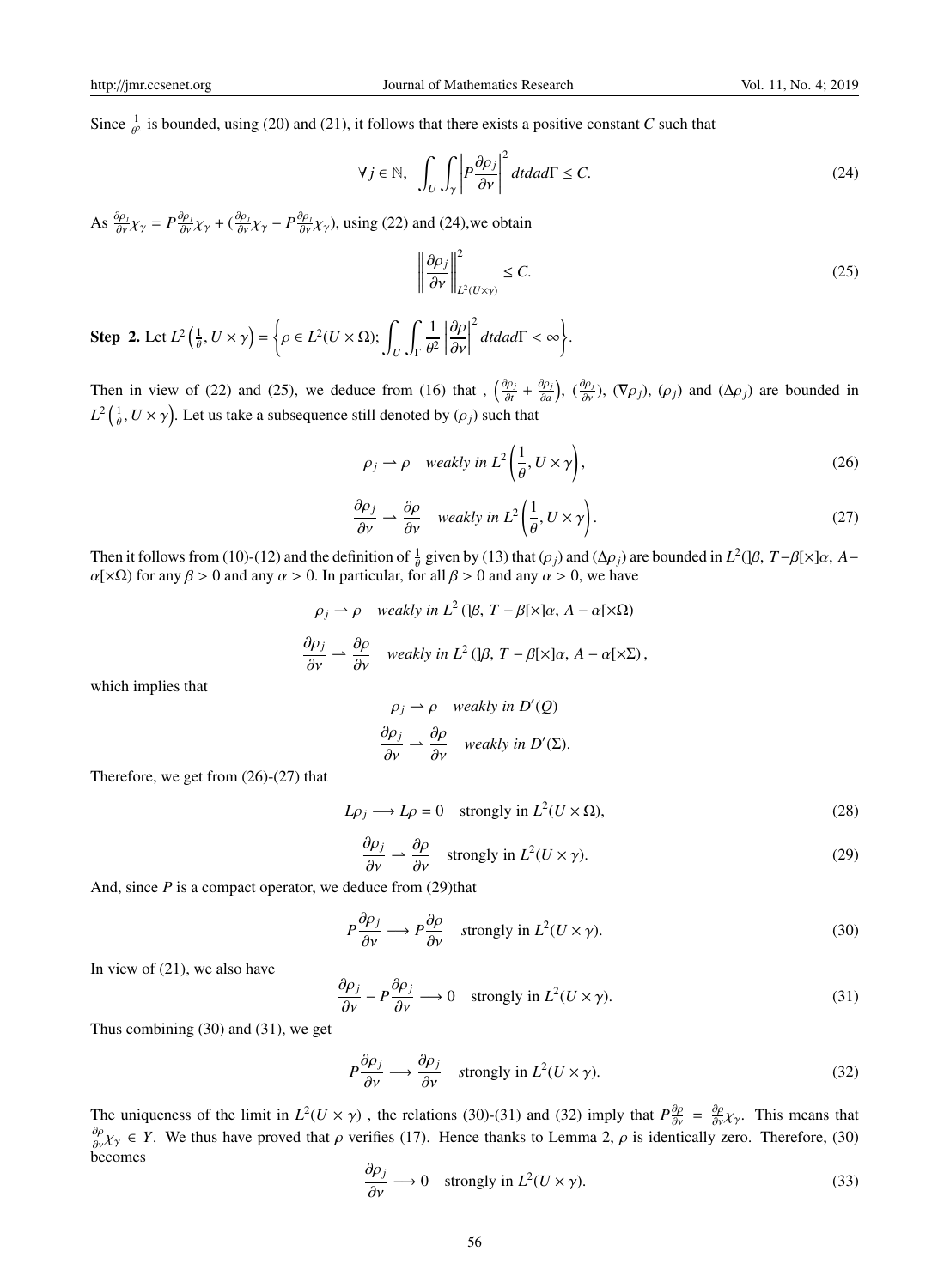**Step 3.** Since  $\rho_i \in \mathcal{V}$ , it follows from the observability inequality (16) that

$$
\int_{U}\int_{\Gamma}\frac{1}{\theta^{2}}\left|\frac{\partial\rho_{j}}{\partial\nu}\right|^{2}dtdad\Gamma\le C_{1}\left[\int_{Q}\left|L\rho_{j}\right|^{2}dtdadx+\int_{U}\int_{\gamma}\left|\frac{\partial\rho_{j}}{\partial\nu}\right|^{2}dtdad\Gamma\right].
$$

Therefore passing this latter inequality to the limit while using (28) and (33), we obtain

$$
\lim_{j \to \infty} \int_{U} \int_{\Gamma} \left| \frac{\partial \rho_j}{\partial v} \right|^2 dt da dx = 0.
$$

The contradiction occurs with (22).

## *2.2 Resolution of an Intermediary Problem*

In this subsection, we consider the following problem : *given*  $h_0 \in L^2(U \times O)$ ,  $w_0 \in K_\theta$ , find  $v \in L^2(U \times \gamma)$  such that

$$
v \in K^{\perp},\tag{34}
$$

*and if*  $q = q(t, a, x; v)$  *<i>is a solution of* 

$$
\begin{cases}\n-\frac{\partial q}{\partial t} - \frac{\partial q}{\partial a} - \triangle q + \mu q &= \beta q(t, 0, x)b(t, x) \quad \text{in} \quad Q, \\
q &= h_0 \chi_0 + (w_0 - v)\chi_\gamma \quad \text{on} \quad \Sigma, \\
q(T, a, x) &= 0 \quad \text{in} \quad Q_A, \\
q(t, A, x) &= 0 \quad \text{in} \quad Q_T,\n\end{cases}
$$
\n(35)

*then q satisfies*

$$
q(0, a, x; v) = 0 \t\t in QA.
$$
 (36)

The following result hold:

**Theorem 4** Let Ω be a bounded open subset of  $\mathbb{R}^n$  with boundary Γ of class  $C^∞$ . Let Γ<sub>1</sub> be a nonempty open subset of  $Γ$ *. Let also O and* γ *be two nonempty open subsets of*  $Γ$   $\Gamma$ <sub>*1</sub></sub> <i>such that*  $O ∩ γ ≠ ∅$ *. Let*  $b ∈ L<sup>∞</sup>((0, T) × Ω)$ *. Then there*</sub> *exists a positive real weight function*  $\theta$  *a precise definition of*  $\theta$  *given by (13) such that, for any function*  $h_0 \in L^2(U\times O)$ with  $\theta h_0 \in L^2(U\times O)$ , there exists a unique control  $\hat{v} \in K^\perp$  such that the pair  $(\hat{v}, \hat{q})$  with  $\hat{q} = q(\hat{v})$  is solution of the null *boundary controllability problem with constraint on the control (34)-(36). Moreover, the control*  $\hat{v}$  *is given by* 

$$
\hat{v} = (I - P)(w_0 \chi_\gamma - \frac{\partial \hat{\rho}}{\partial \nu} \chi_\gamma),
$$

*where P is the orthogonal projection operator from L*<sup>2</sup> (*U* × γ) *into K and* ρˆ *satisfies*

| $\int \frac{\partial \hat{\rho}}{\partial t} + \frac{\partial \hat{\rho}}{\partial a} - \Delta \hat{\rho} + \mu \hat{\rho} =$ |                                              |            | in $O$ ,      |
|-------------------------------------------------------------------------------------------------------------------------------|----------------------------------------------|------------|---------------|
| $\hat{\rho}(t,0,x)$                                                                                                           | $= b(t, x) \int_0^{\pi} \beta \hat{\rho} da$ | in $Q_T$ , |               |
| $\hat{o}$                                                                                                                     |                                              |            | on $\Sigma$ . |

*Proof.* We use a penalization argument which will be divided in three steps.

Step 1. Let  $w_0 \in K_\theta$ . If  $v \in K^\perp$  and if *q* is a solution of (35) then  $q(0, \ldots) \in L^2(Q_A)$  and we define the functional

$$
J_{\epsilon}(v) = \frac{1}{2} ||w_0 - v||_{L^2(U \times \gamma)}^2 + \frac{1}{2\epsilon} ||q(0, \cdot, \cdot)||_{L^2(Q_A)}^2.
$$
 (37)

We consider the optimal control problem: Find  $v_{\epsilon} \in K^{\perp}$  such that

$$
J_{\epsilon}(v_{\epsilon}) = \min_{v \in K^{\perp}} J_{\epsilon}(v) \tag{38}
$$

Since  $K^{\perp}$  is a closed and convex subset of  $L^2(U \times \gamma)$ , it is classical to prove existence and uniqueness of the solution of (38). If we write  $q_{\epsilon}$  the solution of (35) corresponding to  $v_{\epsilon}$  using an adjoint state  $\rho_{\epsilon}$ , we have that the triplet  $(q_{\epsilon}, \rho_{\epsilon}, v_{\epsilon})$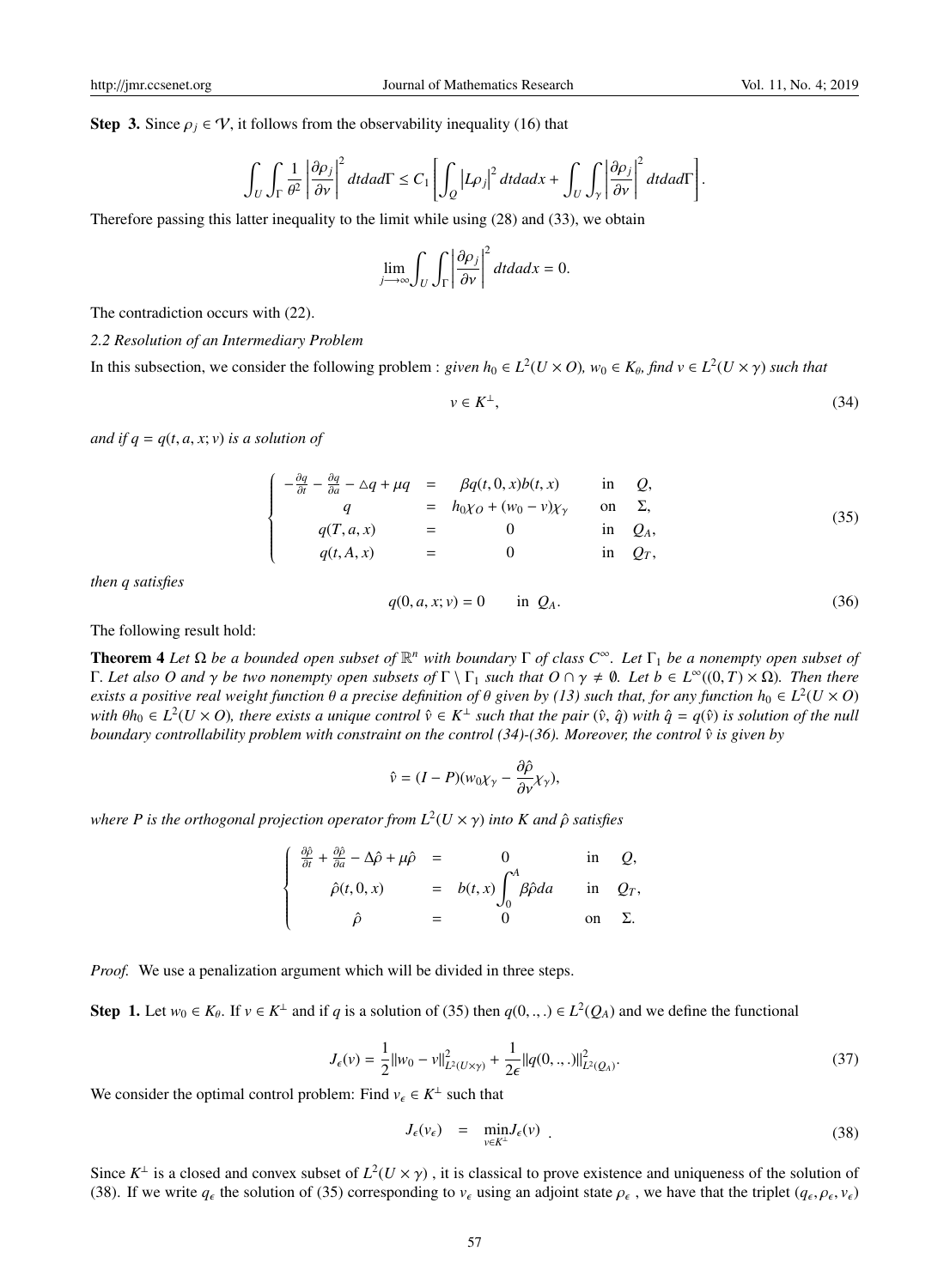is solution of the first order optimality system:

$$
\begin{cases}\nL^*q_{\epsilon} = \beta q_{\epsilon}(t, 0, x)b(t, x) & \text{in } Q, \\
q_{\epsilon}(T, a, x) = 0 & \text{in } Q_A, \\
q_{\epsilon}(t, A, x) = 0 & \text{in } Q_T, \\
q_{\epsilon} = h_0\chi_0 + (w_0 - v_{\epsilon})\chi_{\gamma} & \text{on } \Sigma,\n\end{cases}
$$
\n(39)

$$
\begin{cases}\nL\rho_{\epsilon} = 0 & \text{in } Q, \\
\rho_{\epsilon}(0, a, x) = \frac{1}{\epsilon}q_{\epsilon}(0, a, x) & \text{in } Q_A, \\
\rho_{\epsilon}(t, 0, x) = b(x, t)\int^A \beta \rho_{\epsilon} da & \text{in } Q_T,\n\end{cases}
$$
\n(40)

$$
\rho_{\epsilon}(t,0,x) = b(x,t) \int_0^t \beta \rho_{\epsilon} da \quad \text{in} \quad Q_T,
$$
\n
$$
\rho_{\epsilon} = 0 \quad \text{on} \quad \Sigma,
$$

$$
v_{\epsilon} = \left( w_0 \chi_{\gamma} - \frac{\partial \rho_{\epsilon}}{\partial \nu} \chi_{\gamma} \right) - P \left( w_0 \chi_{\gamma} - \frac{\partial \rho_{\epsilon}}{\partial \nu} \chi_{\gamma} \right) \in K^{\perp}.
$$
\n(41)

Step 2. Multiplying the state equation (39) by  $\rho_{\epsilon}$  and integrating by parts over *Q*, we get

$$
\frac{1}{\epsilon} ||q_{\epsilon}(0,..,.)||_{L^2(Q_A)}^2 = \int_U \int_O h_0 \frac{\partial \rho_{\epsilon}}{\partial \nu} dt d\Gamma + \int_U \int_{\gamma} (w_0 - v_{\epsilon}) \frac{\partial \rho_{\epsilon}}{\partial \nu} dt d\Gamma,
$$

which in view of (41) and the fact that  $v_{\epsilon} \in K^{\perp}$  give

$$
\frac{1}{\epsilon}||q_{\epsilon}(0,..,.)||_{L^{2}(Q_{A})}^{2} = \int_{U} \int_{O} h_{0} \frac{\partial \rho_{\epsilon}}{\partial v} dt d\Gamma
$$
\n
$$
+ \int_{U} \int_{\gamma} (w_{0} - v_{\epsilon}) \left( w_{0} - v_{\epsilon} - P \left( w_{0} \chi_{\gamma} - \frac{\partial \rho_{\epsilon}}{\partial v} \chi_{\gamma} \right) \right) dt d\Gamma.
$$
\n
$$
= \int_{U} \int_{O} h_{0} \frac{\partial \rho_{\epsilon}}{\partial v} dt d\Gamma
$$
\n
$$
- ||w_{0} - v_{\epsilon}||_{L^{2}(U \times \gamma)} + ||P w_{0} \chi_{\gamma}||_{L^{2}(U \times \gamma)} + \int_{U} \int_{\gamma} w_{0} \frac{\partial \rho_{\epsilon}}{\partial v} dt d\Gamma.
$$

Since on  $U \times \gamma$ 

$$
w_0 - v_{\epsilon} = P w_0 \chi_{\gamma} + (I - P) \frac{\partial \rho_{\epsilon}}{\partial v} \chi_{\gamma},
$$

we have that

$$
\|w_0-v_\epsilon\|_{L^2(U\times \gamma)}=\|(I-P)\frac{\partial \rho_\epsilon}{\partial v}\chi_\gamma\|^2_{L^2(U\times \gamma)}+\|Pw_0\chi_\gamma\|^2_{L^2(U\times \gamma)},
$$

so that

$$
\frac{1}{\epsilon}||q_{\epsilon}(0,..,.)||_{L^{2}(Q_{A})}^{2}+||(I-P)\frac{\partial \rho_{\epsilon}}{\partial v}\chi_{\gamma}||_{L^{2}(U\times \gamma)}^{2}=\int_{U}\int_{O}h_{0}\frac{\partial \rho_{\epsilon}}{\partial v}dtd\Gamma \\ +\int_{U}\int_{\gamma}w_{0}\frac{\partial \rho_{\epsilon}}{\partial v}dtd\Gamma.
$$

This implies that

$$
\frac{1}{\epsilon}||q_{\epsilon}(0,..,.)||_{L^{2}(Q_{A})}^{2}+||(I-P)\frac{\partial\rho_{\epsilon}}{\partial\nu}\chi_{\gamma}||_{L^{2}(U\times\gamma)}^{2} \leq \left(\int_{U}\int_{O}(\theta h_{0})^{2}dtd\Gamma\right)^{\frac{1}{2}}\left(\int_{U}\int_{\gamma}\frac{1}{\theta^{2}}\frac{\partial\rho_{\epsilon}^{2}}{\partial\nu}dtd\Gamma\right)^{\frac{1}{2}} + \left(\int_{U}\int_{O}(\theta w_{0})^{2}dtd\Gamma\right)^{\frac{1}{2}}\left(\int_{U}\int_{\gamma}\frac{1}{\theta^{2}}\frac{\partial\rho_{\epsilon}^{2}}{\partial\nu}dtd\Gamma\right)^{\frac{1}{2}}.
$$
\n(42)

Applying the adapted Carleman inequality (19) to  $\rho_{\epsilon}$  we obtain

$$
\int_{U} \int_{\Gamma} \frac{1}{\theta^{2}} \left| \frac{\partial \rho_{\epsilon}}{\partial \nu} \right|^{2} dt d\Gamma \le C \int_{U} \int_{\gamma} |(I - P) \frac{\partial \rho_{\epsilon}}{\partial \nu} \chi_{\gamma}|^{2} dt d\Omega, \tag{43}
$$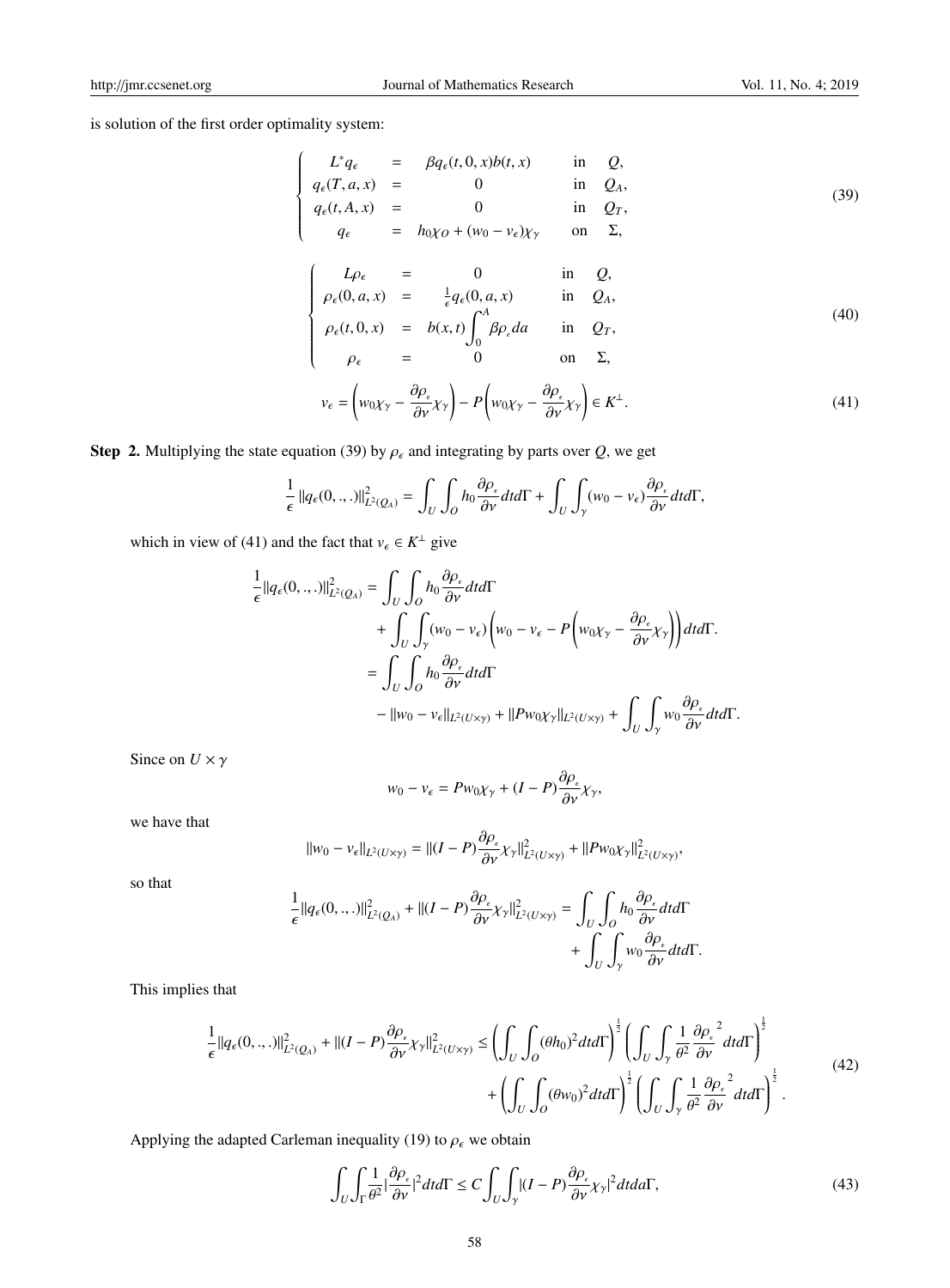where  $C > 0$  is independent of  $\epsilon$ . From (42), the choice of  $w_0 \in Y_\theta$  and the hypothesis on  $h_0$ , we deduce that

$$
\frac{1}{\epsilon} ||q_{\epsilon}(0,.,.)||_{L^{2}(Q_{A})}^{2} + \frac{1}{2} ||(I - P)\frac{\partial \rho_{\epsilon}}{\partial v} \chi_{\gamma}||_{L^{2}(U \times \gamma)}^{2} \n\leq C \left( \int_{U} \int_{\gamma} \theta^{2} |w_{0}|^{2} dt da d\Gamma + \int_{U} \int_{O} \theta^{2} |h_{0}|^{2} dt da d\Gamma \right)^{\frac{1}{2}},
$$
\n(44)

and then

$$
\|v_{\epsilon}\|_{L^2(U\times\gamma)}^2 \le C \left( \int_U \int_{\gamma} \theta^2 |w_0|^2 dt da d\Gamma + \int_U \int_{\theta} \theta^2 |h_0|^2 dt da d\Gamma \right)^{\frac{1}{2}}; \tag{45}
$$

$$
\|q_{\epsilon} \chi_{\omega}\|_{L^2(U \times \gamma)}^2 \le C \sqrt{\epsilon} \left( \int_U \int_{\gamma} \theta^2 |w_0|^2 dt da d\Gamma + \int_U \int_{\theta} \theta^2 |h_0|^2 dt da d\Gamma \right)^{\frac{1}{2}}.
$$
 (46)

Then, the properties of the equation (39) allow us to conclude that

$$
\|q_{\epsilon}\|_{L^2(Q)}^2 \le C \left(\int_U \int_\gamma \theta^2 |w_0|^2 dt da d\Gamma + \int_U \int_Q \theta^2 |h_0|^2 dt da d\Gamma\right)^{\frac{1}{2}}.
$$
\n(47)

In view of (43) and (44), we get

$$
\|\frac{1}{\theta}\frac{\partial\rho_{\varepsilon}}{\partial\nu}\|_{L^{2}(\Sigma)} \le C\left(\int_{U}\int_{\gamma}\theta^{2}|w_{0}|^{2}dtdad\Gamma + \int_{U}\int_{O}\theta^{2}|h_{0}|^{2}dtdad\Gamma\right)^{\frac{1}{2}},\tag{48}
$$

and using (44) and the fact that  $\frac{1}{\theta}$  is bounded, we have

$$
\|\frac{1}{\theta}P\frac{\partial \rho_{\epsilon}}{\partial \nu}\|_{L^2(U\times \gamma)} \leq C\left(\int_U \int_{\gamma} \theta^2 |w_0|^2 dt da d\Gamma + \int_U \int_{O} \theta^2 |h_0|^2 dt da d\Gamma\right)^{\frac{1}{2}}
$$

Therefore, *K* being a finite dimensional vector subspace of  $L^2(U \times \gamma)$ , we deduce that

$$
\|P\frac{\partial \rho_{\epsilon}}{\partial \nu}\|_{L^{2}(U\times\gamma)} \le C \left(\int_{U} \int_{\gamma} \theta^{2} |w_{0}|^{2} dt da d\Gamma + \int_{U} \int_{O} \theta^{2} |h_{0}|^{2} dt da d\Gamma\right)^{\frac{1}{2}}.
$$
\n(49)

from which we deduce, using (44) that

$$
\|\frac{\partial \rho_{\epsilon}}{\partial v}\|_{L^2(U\times \gamma)} \le C \left(\int_U \int_{\gamma} \theta^2 |w_0|^2 dt da d\Gamma + \int_U \int_{\theta} \theta^2 |h_0|^2 dt da d\Gamma\right)^{\frac{1}{2}}.
$$
\n(50)

Using Proposition 2 , we have that

$$
\int_{U} \int_{\Omega} \frac{1}{\theta^{2}} \left( |\frac{\partial \rho_{\epsilon}}{\partial \nu}|^{2} + |\Delta \rho_{\epsilon}|^{2} + |\nabla \rho_{\epsilon}|^{2} + |\rho_{\epsilon}|^{2} \right) dt da d\Gamma
$$
\n
$$
\leq C \left( \int_{U} \int_{\gamma} \theta^{2} |w_{0}|^{2} dt da d\Gamma + \int_{U} \int_{O} \theta^{2} |h_{0}|^{2} dt da d\Gamma \right)^{\frac{1}{2}}.
$$
\n(51)

Step 3. We prove the convergence of  $(v_\epsilon, q_\epsilon)_\epsilon$  and  $\rho_\epsilon$  towards  $\hat{v}$ ,  $\hat{q}$  and  $\hat{\rho}$  as  $\epsilon \longrightarrow 0$ . According to (48), (50) and (54) we can extract subsequences of  $(v_\epsilon, q_\epsilon)_\epsilon$  (still called  $(v_\epsilon, q_\epsilon)_\epsilon$ ) such that

$$
v_{\epsilon} \rightharpoonup \widetilde{v} \quad \text{weakly in } L^2(U \times \gamma), \tag{52}
$$

$$
q_{\epsilon} \rightharpoonup \widetilde{q} \quad \text{weakly in } L^2(U; H^1(\Omega)), \tag{53}
$$

$$
\frac{1}{\theta}\rho_{\epsilon} \rightharpoonup \widetilde{\rho} \quad \text{weakly in } L^2(\frac{1}{\theta}, Q). \tag{54}
$$

As  $v_{\epsilon}$  belong to  $K^{\perp}$  which is closed vector subspace of  $L^2(U \times \gamma)$ , we have

$$
\widetilde{\nu} \in K^{\perp}.
$$
\n<sup>(55)</sup>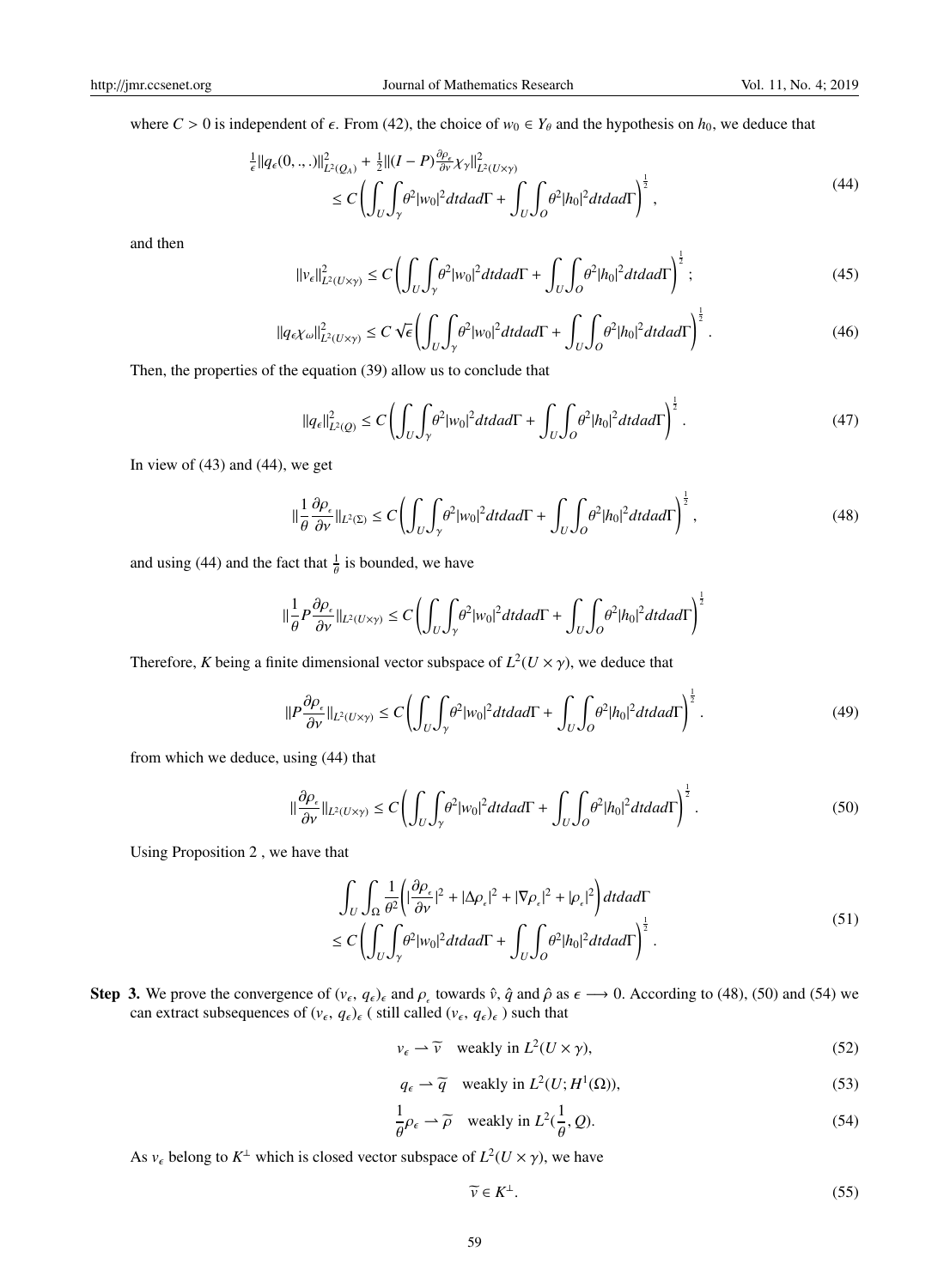So, using (52) and (53) while passing (39) to the limit as  $\epsilon \rightarrow 0$ , we can prove that  $\tilde{q}$  is solution of

$$
\begin{cases}\nL^*\tilde{q} = \beta \tilde{q}(t, 0, x)b(t, x) & \text{in } Q, \\
\tilde{q}(T, a, x) = 0 & \text{in } Q_A, \\
\tilde{q}(t, A, x) = 0 & \text{in } Q_T, \\
\tilde{q} = h_0\chi_0 + (w_0 - v_0)\chi_\gamma & \text{on } \Sigma,\n\end{cases}
$$
\n(56)

and it follows from (44) that

$$
q_{\epsilon}(0, \ldots) \to \widetilde{q}(0, \ldots) = 0 \text{ weakly in } L^{2}(Q_{A}).
$$
\n
$$
(57)
$$

In view of (55), (56) and (57),  $(\bar{v}, \bar{q})$  verifies the null controllability (34)-(36) and there exists a solution to the houndary null controllability problem. Moreover it is clear from (40) that  $\bar{\alpha}$  satisfies boundary null controllability problem. Moreover, it is clear from (40) that  $\tilde{\rho}$  satisfies

$$
\begin{cases}\nL\widetilde{\rho} = 0 & \text{in } Q \\
\widetilde{\rho}(t,0,x) = \int_0^A \beta \widetilde{\rho} b(t,x) da & \text{in } Q_T, \\
\widetilde{\rho} = 0 & \text{on } \Sigma.\n\end{cases}
$$

From (48)

$$
\frac{\partial \rho_{\epsilon}}{\partial v} \rightharpoonup \frac{\partial \widetilde{\rho}}{\partial v} \qquad \text{weakly in } L^2(U \times \gamma). \tag{58}
$$

We have on the one hand that  $(\tilde{v}, \tilde{q})$  is solution to null controllability (34)-(36), and on the other other hand that, there exists a unique  $\hat{v} \in \varepsilon$  such that  $(w_0 - \hat{v})$  is of minimal norm in  $L^2(U \times \gamma)$ . If we denote by  $\hat{q}$  the corresponding solution to (35), we have  $\hat{q}(0, \ldots) = 0$  and, as  $\tilde{v} \in \varepsilon$ ,

$$
\frac{1}{2}||w_0 - v_{\epsilon}||_{L^2(U \times \gamma)}^2 \le J_{\epsilon}(v_{\epsilon}) \le J_{\epsilon}(\hat{v}) = \frac{1}{2}||w_0 - \hat{v}||_{L^2(U \times \gamma)}^2
$$

and

$$
\frac{1}{2}||w_0 - \hat{v}||^2_{L^2(U \times \gamma)} \le \frac{1}{2}||w_0 - v_{\epsilon}||^2_{L^2(U \times \gamma)}.
$$

Using (52)

$$
\liminf_{\epsilon \to 0} \frac{1}{2} ||w_0 - v_{\epsilon}||^2_{L^2(U \times \gamma)} \ge \frac{1}{2} ||w_0 - \hat{v}||^2_{L^2(U \times \gamma)}
$$

Hence,

and

$$
v_{\epsilon} \rightharpoonup \widetilde{v} \quad \text{strongly in } L^2(U \times \gamma).
$$

 $\widetilde{v} = \widehat{v}$ 

Writing 
$$
\tilde{\rho} = \hat{\rho}
$$
, we obtain

$$
\widehat{v} = (I - P) \left( w_0 \chi_\gamma - \frac{\partial \widehat{\rho}}{\partial v} \chi_\gamma \right).
$$

## *2.3 Controllability Result in the Nonlinear Case*

Let  $\Lambda: L^2((0, T) \times \Omega) \to L^2((0, T) \times \Omega)$  defined by

$$
\Lambda(\eta) = \int_0^A \beta(t, a, x) q_{\epsilon}(\eta) da,
$$
\n(59)

where  $q_{\epsilon}(\eta)$  verifies:

$$
\begin{cases}\nL^*q_{\epsilon} = \beta q_{\epsilon}(t, 0, x)G(\eta) & \text{in } Q, \\
q_{\epsilon}(T, a, x) = 0 & \text{in } Q_A, \\
q_{\epsilon}(t, A, x) = 0 & \text{in } Q_T, \\
q_{\epsilon} = h_0\chi_0 + (w_0 - v_{\epsilon})\chi_{\gamma} & \text{on } \Sigma.\n\end{cases}
$$
\n(60)

We set

$$
b(t,x)=G(\eta).
$$

The following proposition hold.

Proposition 5 *The operator* Λ *is continuous, bounded and compact. Then* Λ *admits a fixed point. Proof.* The proof will be done in two steps.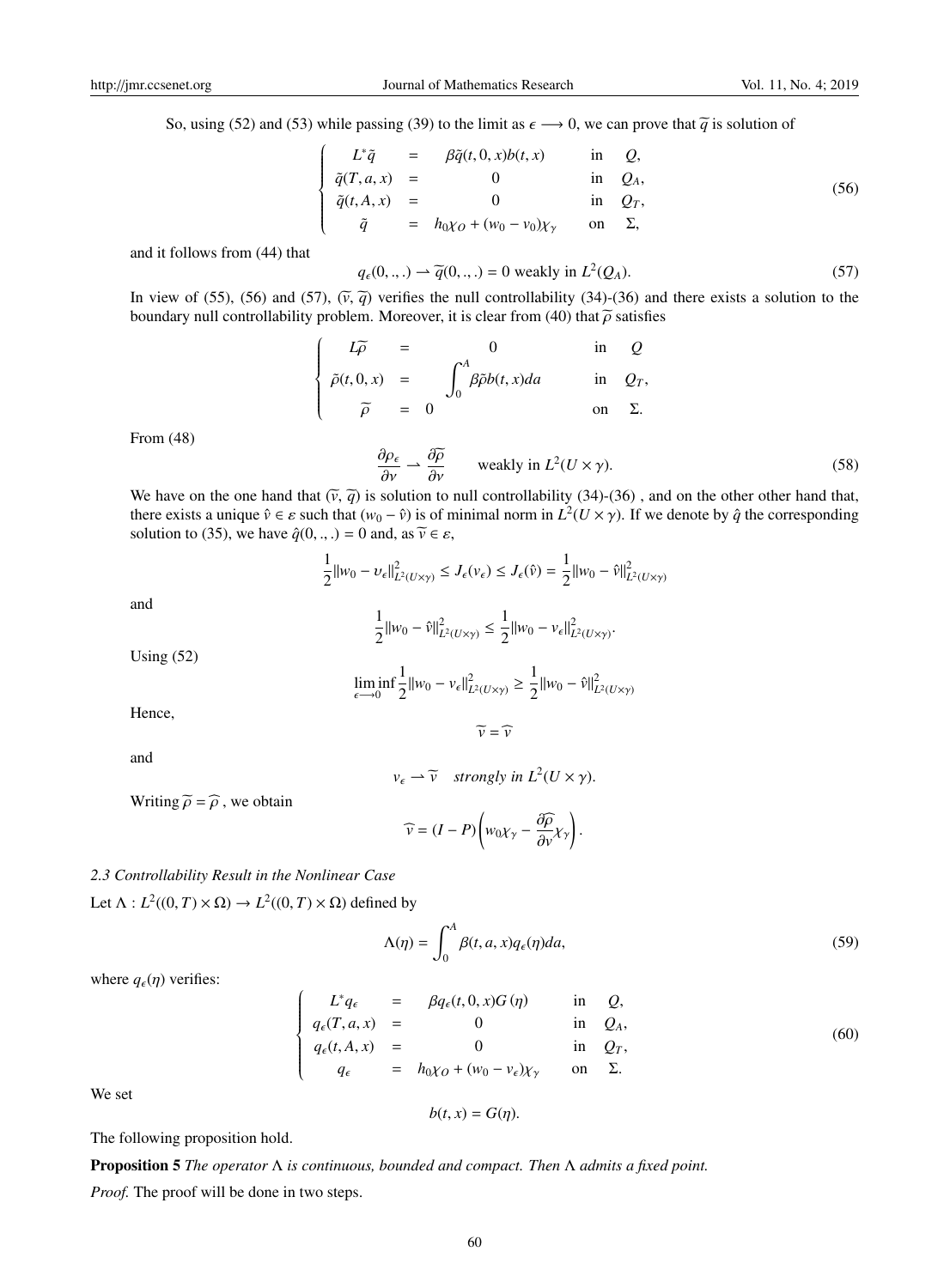## **Step 1.**(boundedness and compactness of  $\Lambda$ )

Let

$$
Y(t, a, x) = \int_0^A \beta(t, a, x) q_\epsilon da,\tag{61}
$$

we have *Y* is the solution of the following system:

$$
\begin{cases}\n\frac{\partial Y(\eta)}{\partial t} - \Delta Y(\eta) + \int_0^A \mu \beta(t, a, x) q_{\epsilon} da & = Z_1(\eta) \quad \text{in} \quad Q_T; \\
Y(\eta)(t, x) & = Z_2(\eta) \quad \text{on} \quad (0, T) \times \partial \Omega; \\
Y(\eta)(0, x) & = 0 \quad \text{on} \quad \Omega;\n\end{cases}
$$
\n(62)

with

$$
Z_1(\eta) = \int_0^A \left( \frac{\partial \beta}{\partial t} q_{\epsilon} + \frac{\partial \beta}{\partial a} q_{\epsilon} + \beta^2 q_{\epsilon}(t, 0, x) G'(\eta) + q_{\epsilon} \Delta \beta + 2 \nabla \beta \nabla q_{\epsilon} \right) da
$$

and

$$
Z_2(\eta) = \int_0^A \beta \left( h_0 \chi_O + (w_0 - v_\epsilon) \chi_\gamma \right) da.
$$

Under assumption  $(H_1) - (H_4)$  and the result and owing to the estimation on  $q_\epsilon$  the functions  $Z_1(\eta)$  and  $Z_2(\eta)$  satisfies

$$
||Z_1(\eta)||_{L^2((0,T)\times\Omega)} \le C \left( ||\beta_t||_{\infty}, ||\beta_t||_{\infty}, ||\beta||_{\infty}, ||\Delta\beta||_{\infty}, ||\nabla\beta||_{\infty} \right),\tag{63}
$$

$$
||Z_2(\eta)||_{L^2((0,T)\times\Omega)} \le C'(||h_0||_{L^2((0,T)\times O)} + ||w_0 - v_\epsilon||_{L^2((0,T)\times\gamma)}).
$$
\n(64)

From system (62) and using the Lions-Aubin lemma we conclude that  $\Lambda$  is bounded and compact in  $L^2(Q_T)$ .

**Step 2.**(Continuity of  $\Lambda$ )

Let  $\eta_k \to \eta$  strongly in  $L^2(Q)$ .

In view of (45)-(46) we get for all  $\eta_k \in \mathbb{R}$ ,  $q_{\epsilon}(\eta_k)$  and  $v_{\epsilon}$  are bounded independently to  $\eta_k$ . Therefore  $Z_1(\eta_k)$  and  $Z_2(\eta_k)$  are bounded respectively in  $L^2(Q_T)$  and  $L^2((0,T) \times O)$ . Then we can extract a subsequence  $X(\eta_{k_j})$  such that

$$
Y_{\eta_{k_j}} \longrightarrow Y(\eta)
$$

$$
Z_{1_{\eta_{k_j}}} \longrightarrow Z_1(\eta)
$$

$$
\int_0^A \mu \beta q_{\epsilon}(\eta_{k_j}) da \longrightarrow \int_0^A \mu \beta q_{\epsilon}(\eta) da
$$

weakly in *L* 2 (*Q*).

Then *Y*(*η*) is a solution of (62). We deduce that the sequence  $(Y(\eta_k))$  converge to *Y*(*η*) so that Λ is continuous. Since the operator  $\Lambda$  is continuous, bounded, and compact on  $L^2(Q_T)$  onto  $L^2(Q_T)$ , Schauder's fixed-point theorem implies that  $\Lambda$  admits a fixed point.

There exists  $\eta \in L^2(Q_T)$  such that

$$
\Lambda(\eta) = \eta = \int_0^A \beta q_\epsilon da
$$

Then  $q_{\epsilon}$  is solution of

$$
\begin{cases}\n-\frac{\partial q_{\epsilon}}{\partial t} - \frac{\partial q_{\epsilon}}{\partial a} - \Delta q_{\epsilon} + \mu q_{\epsilon} & = \beta q_{\epsilon}(t, 0, x)G\left(\int_0^A \beta q_{\epsilon} da\right) & \text{in } Q, \\
q_{\epsilon} & = h_0 \chi_0 + (w_0 - v_{\epsilon}) \chi_{\gamma} & \text{on } \Sigma \\
q_{\epsilon}(T, a, x) & = 0 & \text{in } Q_A, \\
q_{\epsilon}(t, A, x) & = 0 & \text{in } Q_T.\n\end{cases}
$$
\n(65)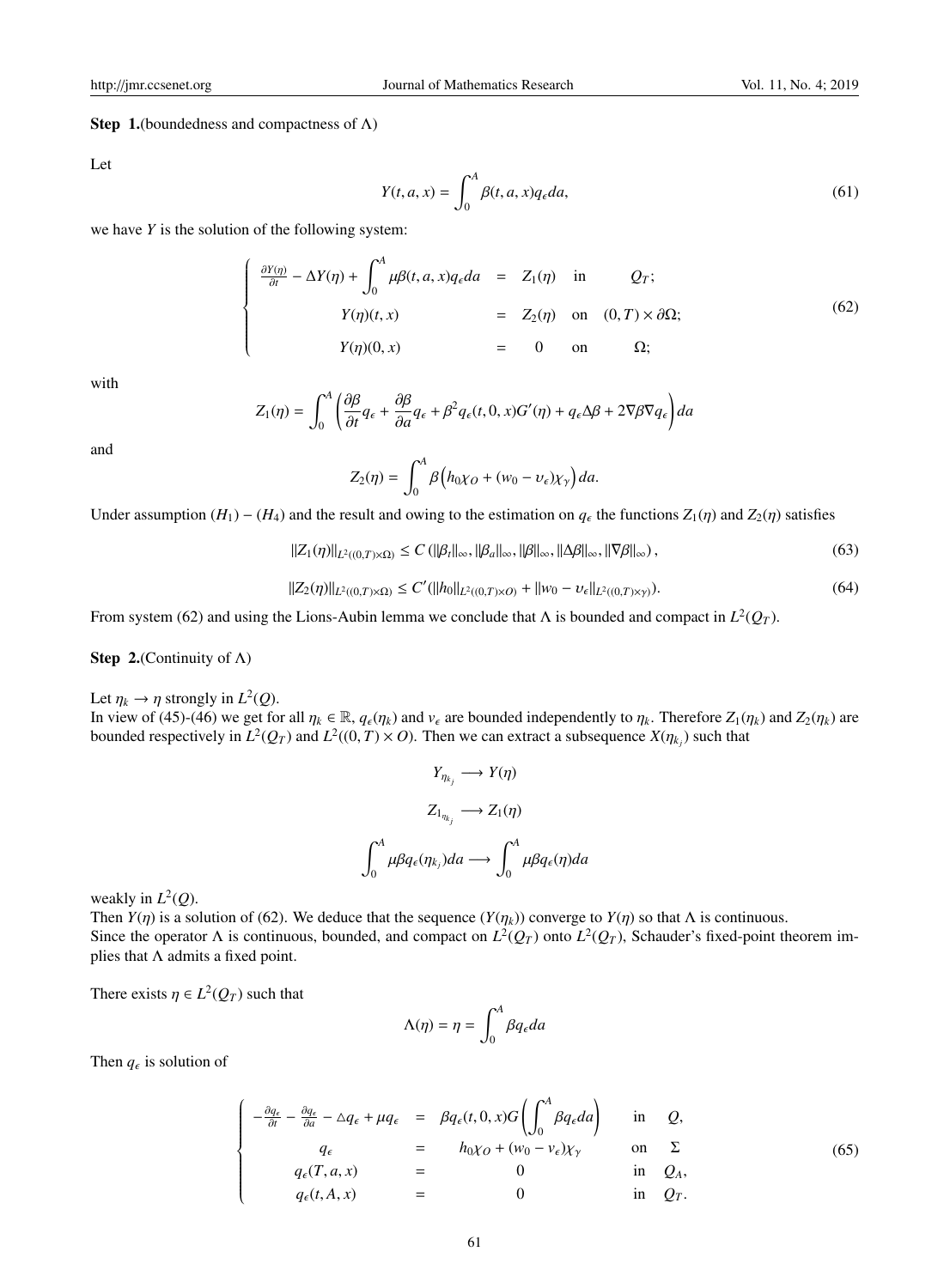From (47) we have that  $q_\epsilon$  is bounded in  $L^2(Q)$ . Then we can extract a subsequence of  $(q_\epsilon)$  still denoted by  $(q_\epsilon)$  such that

$$
q_{\epsilon} \to q \text{ in } L^{2}(Q);
$$
  

$$
\int_{0}^{A} \beta q_{\epsilon} da \to \int_{0}^{A} \beta q da \text{ in } L^{2}(Q_{T}).
$$
 (66)

Then there exists a subsequence still denoted by <sup>∫</sup> *<sup>A</sup>*  $\int_{0}^{\pi} \beta q_{\epsilon} da$  such that

$$
\int_0^A \beta q_\epsilon da \longrightarrow \int_0^A \beta q da \text{ in } L^2(Q_T). \tag{67}
$$

Now since *G* is continuous, then

$$
G\left(\int_0^A \beta q_\epsilon da\right) \longrightarrow G\left(\int_0^A \beta q da\right) \text{ in } L^2(Q_T). \tag{68}
$$

From (45) by the same idea

$$
v_{\epsilon} \chi_{\gamma} \rightharpoonup v \chi_{\gamma} \text{ in } L^2(U \times \gamma). \tag{69}
$$

Therefore, one derives that *q* solves the following system:

$$
\begin{cases}\n-\frac{\partial q}{\partial t} - \frac{\partial q}{\partial a} - \Delta q + \mu q &= \beta q(t, 0, x) G \left( \int_0^A \beta q da \right) & \text{in} \quad Q, \\
q &= h_0 \chi_0 + (w_0 - v) \chi_\gamma & \text{on} \quad \Sigma \\
q(T, a, x) &= 0 & \text{in} \quad Q_A, \\
q(t, A, x) &= 0 & \text{in} \quad Q_T,\n\end{cases}
$$
\n(70)

and we have also, for  $\epsilon \mapsto 0$ ,  $v \in K^{\perp}$  and  $q(0, a, x; v) = 0$  in  $Q_A$ .

## 3. Application to Build the Boundary Sentinel and Detection of Unknown Parameters in a Nonlinear Population Dynamics Model With Incomplete Data

## *3.1 Nonlinear Population Dynamics Model With Incomplete Data*

For a given positive real function *F*, we consider the following nonlinear population dynamics model:

$$
\begin{cases}\n\frac{\partial y}{\partial t} + \frac{\partial y}{\partial a} - \Delta y + \mu y &= 0 & \text{in } Q, \\
y(0, a, x) &= F\left(\int_0^A \beta(t, a, x)y(t, a, x) da\right) & \text{in } Q_A, \\
y(t, 0, x) &= F\left(\int_0^A \beta(t, a, x)y(t, a, x) da\right) & \text{in } Q_T,\n\end{cases}
$$
\n(71)

where :

 $\mathbf{0}$ 

- *y*(*t*, *a*, *x*) is the distribution of a-year old individuals at time *t* at the point  $x \in \Omega$ .
- $-\beta(t, a, x) \ge 0$  and  $\mu(t, a, x) \ge 0$  are respectively the natural fertility and the natural death rate of age a at time *t* and position  $x \in \Omega$ .
- Thus, the formula  $\int_{0}^{A}$  $\boldsymbol{0}$  $\beta(t, a, x)$ *y*(*t*, *a*, *x*)*da* denotes the distribution of newborn individuals at time *t* and location *x*. In an oviparous species it denotes the total eggs at time *t* and position *x*. Therefore, the quantity  $F\left(\right)$ <sup>A</sup>  $\beta(t, a, x) y(t, a, x) da$  is the distribution of eggs that hatch at time *t* and position *x*.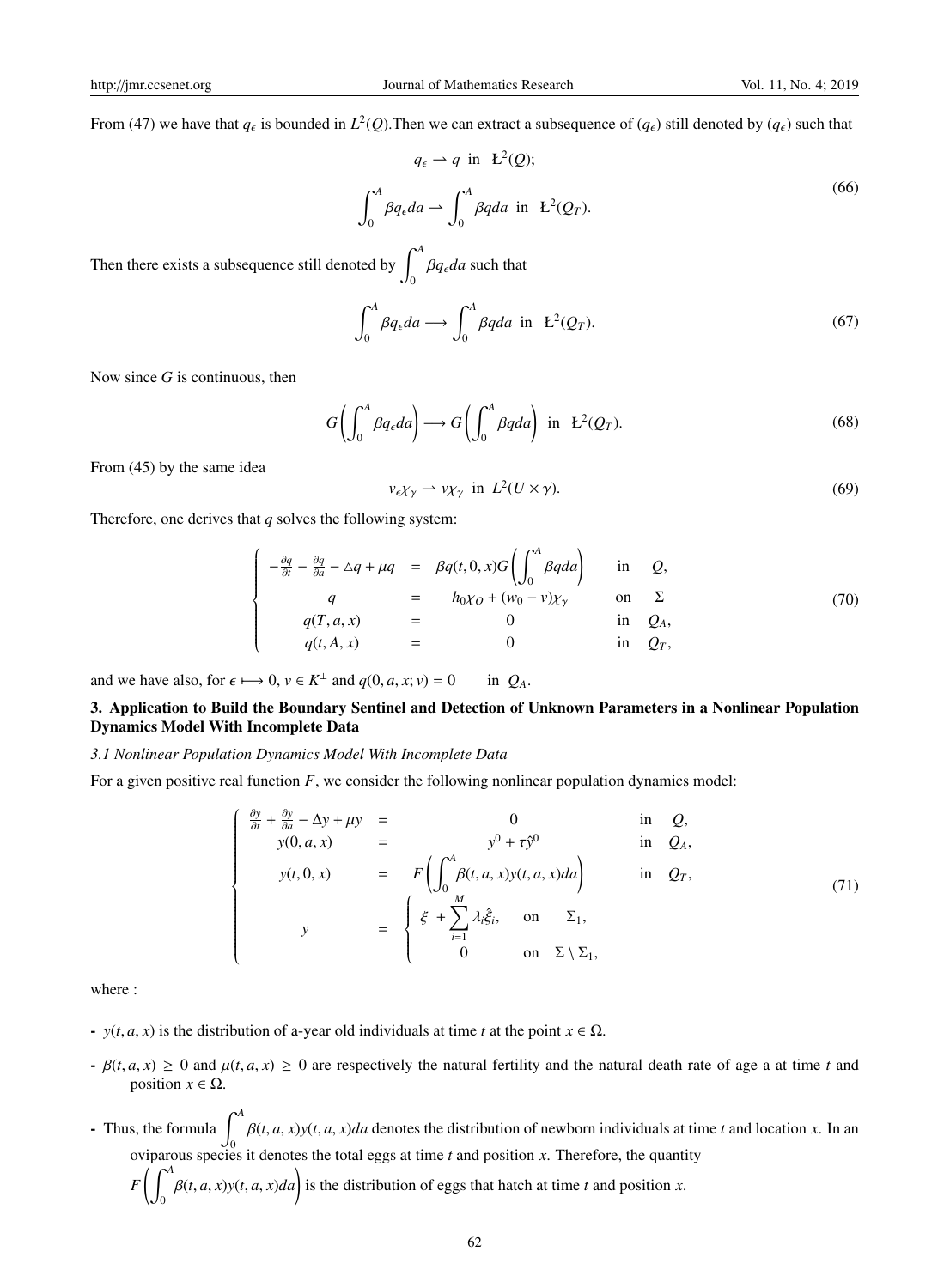unknown.

- The boundary condition is unknown on a part  $\Sigma_1$  of the boundary and represents a pollution with a structure of the form ξ + ∑ *M i*=1  $\lambda_i \hat{\xi}_i$ . In this structure, the functions  $\xi$  and  $\hat{\xi}_i$ ,  $i = 1, \dots M$  are known where as the real  $\lambda_i$ ,  $i = 1, \dots M$  are
- The initial distribution of individuals is unknown and its structure is of the form is  $y^0 + \tau \hat{y}^0$  is where the function  $y^0$  is known and the term  $\tau \hat{y}^0$  is unknown.

System (71) is a system with incomplete data because the information on the boundary condition as well as on the initial condition are partially or completely unknown. Here, the pollution is isolated on the boundary  $\Gamma \setminus \Gamma_1$  and we do not know with certainly the number of individuals living on the other part of the boundary  $\Gamma_1$ . The missing term in the initial condition expresses the fact that we do not know exactly the initial density. In what follows, We also assume that:

- $-y^0$  and  $\hat{y}^0$  belong to  $L^2(Q_A)$ ,  $\xi$  and  $\hat{\xi}_i$  belong to  $L^2(\Sigma)$ .
- the reels  $\tau$ ,  $\lambda_i$   $1 \le i \le M$  are sufficiently small and  $||\hat{y}^0||_{L^2(Q_A)} \le 1$ , and we set  $\lambda = (\lambda_1, \dots, \lambda_M)$ .
- *F* ∈ *L*<sup>∞</sup>(ℝ) and *F* ∈ *C*<sup>1</sup>(ℝ)

Under the above assumptions on the data, one can prove as in (Ouédraogo & O. Traoré, 2003) that the system (71) has a unique solution  $y = y(\lambda, \tau)$  in  $L^2(Q)$ . Moreover, if we denote by  $I \subset \mathbb{R}$  a neighbourhood of 0, the applications  $\tau \mapsto y(\lambda, \tau)$  and  $\lambda_i \mapsto y(\lambda, \tau)$ ,  $(1 \le i \le M)$  are in  $C^1(I; L^2(Q))$ .

For more literature on the model describing the dynamics of population with age dependence and spatial structure as well as for some existence results on such problem, we refer for instance to (Langlais, 1985), (Ainseba & Langlais, 2000), (Giovanna & Langlais, 1982); (Ouédraogo & Traoré, 2003) and the reference there in.

For the model (71), we are interested in identifying the unknown parameters  $\lambda_i$  without any attempt at computing  $\tau\hat{y}^0$ . To identify these parameters, we use the theory of sentinel in a general framework. More precisely, let *O* be a nonempty open subset of  $\Gamma \backslash \Gamma_1$  and let  $y = y(t, a, x; \lambda, \tau) = y(\lambda, \tau)$  be the solution of (71).

#### *3.2 Sentinel*

For any nonempty open subset  $\gamma$  of  $\Gamma\backslash\Gamma_1$  such that  $O \cap \gamma \neq \emptyset$ , we look for a function  $S(\lambda, \tau)$  solution to the following problem : Given  $h_0 \in L^2(U \times O)$ , find  $w \in L^2(U \times \gamma)$  such that

i) the function *S* defined by

$$
S(\lambda,\tau) = \int_{U} \int_{O} h_0 \frac{\partial y}{\partial \nu}(\lambda,\tau) dt da d\Gamma + \int_{U} \int_{\gamma} w \frac{\partial y}{\partial \nu}(\lambda,\tau) dt da d\Gamma, \tag{72}
$$

satisfies :

- *S* is stationary to the first order with respect to missing term  $\tau \hat{y}^0$ 

$$
\frac{\partial S}{\partial \tau}(0,0) = 0 \qquad \forall \hat{y}^0. \tag{73}
$$

- *S* is sensitive to the first order with respect to pollution terms  $\lambda_i \hat{\xi}_i$ :

$$
\frac{\partial S}{\partial \lambda_i}(0,0) = c_i \qquad 1 \le i \le M,\tag{74}
$$

where  $c_i$ ,  $1 \le i \le M$ , are given constants not all identically zero.

ii) The control *w* is of minimal norm in  $L^2(U \times \gamma)$  among " the admissible controls", i.e.

$$
||w||_{L^{2}(U\times\gamma)}^{2} = \min_{\tilde{w}\in E} ||\tilde{w}||_{L^{2}(U\times\gamma)}^{2}.
$$
 (75)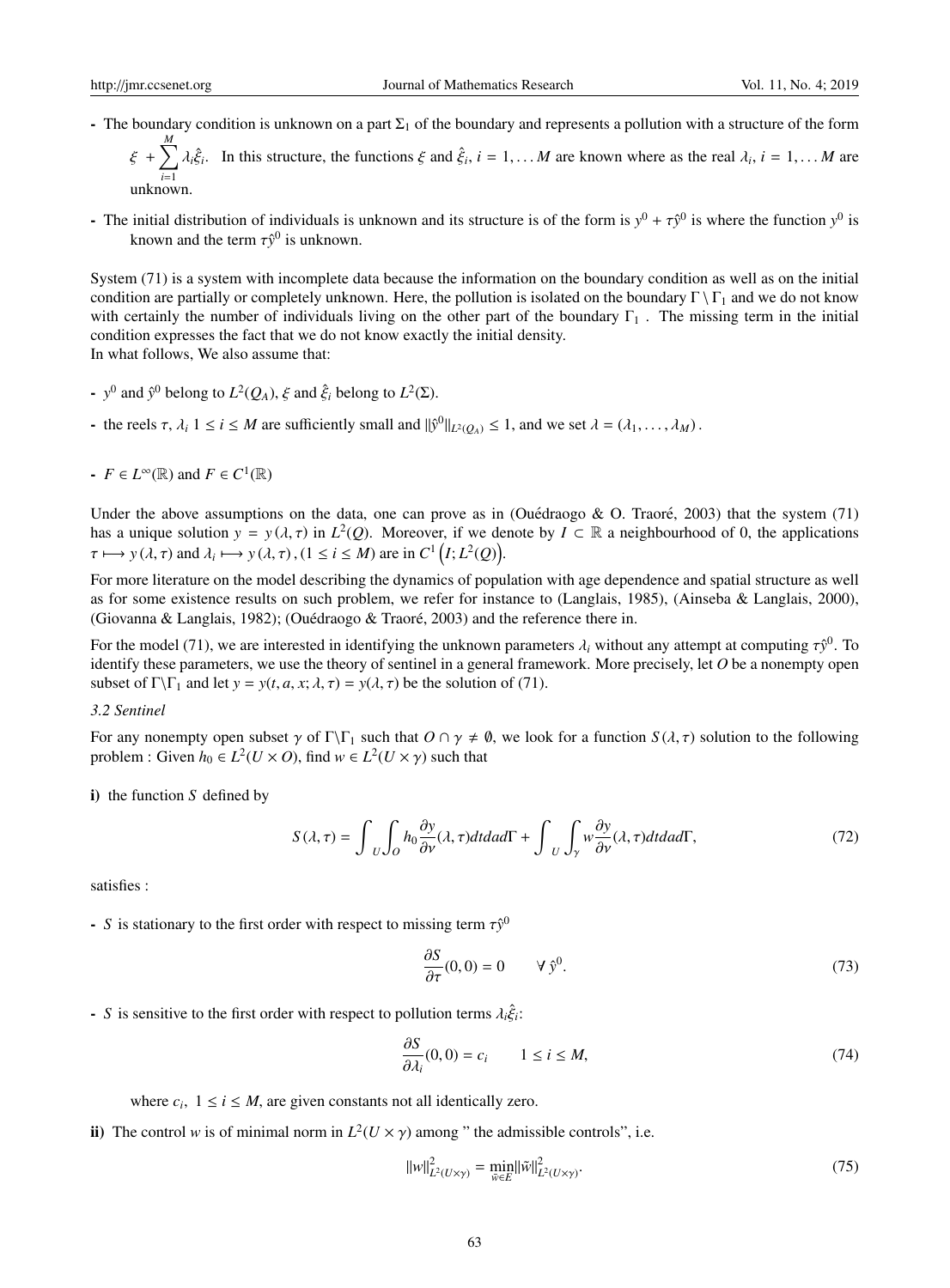Where

$$
E = \left\{ \tilde{w} \in L^2(U \times \gamma), \text{ such that } (\tilde{w}, S(\tilde{w})) \text{ satisfies } (72) - (75) \right\}. \tag{76}
$$

.

*Remark 1* J.L.Lions (Lions, 1992) refers to the function S as a sentinel with given sensitivity *c<sup>i</sup>* . The *c<sup>i</sup>* are chosen according to the importance which is conferred to the component  $\xi_i$  of the pollution.

*Remark 2* Notice that for the J.L.Lions's sentinels defined by (72)-(75), the observatory  $O \subset (\Gamma \setminus \Gamma_1)$  is also the support of the control function *w*.

For more information on the theory of sentinel, we refer to (Mophou &Nakoulima, 2008), (Nakoulima &Sawadogo, 2007) and the reference therein. We set  $y_0 = y(0, 0) \in L^2(Q)$ , the solution of (1) when  $\lambda = 0$  and  $\tau = 0$  we denote respectively by  $y_\tau$  and  $y_{\lambda_i}$ , the derivatives of y at (0, 0) with respect to  $\tau$  and  $\lambda_i$ , i.e. :

$$
y_{\tau} = \lim_{\tau \to 0} \frac{y(0, \tau) - y(0, 0)}{\tau}
$$

and

$$
y_{\lambda_i} = \lim_{\lambda_i \to 0} \frac{y(\lambda_i, 0) - y(0, 0)}{\lambda}.
$$

Then  $y_{\tau}$  and  $y_{\lambda_i}$  are respectively solutions of

$$
\begin{cases}\n\frac{\partial y_{\tau}}{\partial t} + \frac{\partial y_{\tau}}{\partial a} - \Delta y_{\tau} + \mu y_{\tau} & = & 0 & \text{in } Q, \\
y_{\tau}(0, a, x) & = & \hat{y}^{0} & \text{in } Q_{A}, \\
y_{\tau}(t, 0, x) & = & \int_{0}^{A} \left( \beta F' \left( \int_{0}^{A} \beta y(0, 0) da \right) y_{\tau} \right) da & \text{in } Q_{\tau}, \\
y_{\tau} & = & 0 & \text{on } \Sigma,\n\end{cases}
$$
\n(77)

and

$$
\begin{cases}\n\frac{\partial y_{\lambda_i}}{\partial t} + \frac{\partial y_{\lambda_i}}{\partial a} - \Delta y_{\lambda_i} + \mu y_{\lambda_i} & = & 0 & \text{in } Q, \\
y_{\lambda_i}(0, a, x) & = & 0 & \text{in } Q_A, \\
y_{\lambda_i}(t, 0, x) & = & \int_0^A \left(\beta F' \left(\int_0^A \beta y(0, 0) da\right) y_{\lambda_i}\right) da & \text{in } Q_T, \\
y_{\lambda_i} & = & \hat{\xi}_i \chi_{\Sigma_1} & \text{on } \Sigma,\n\end{cases}
$$
\n(78)

where  $\chi_X$  denote now and in the sequel, the characteristic function of the set X. Under the above assumptions on the data, we have that (77)and (78) has respectively a unique solution  $y_\tau$  and  $y_{\lambda_i}$  in  $L^2(Q)$ ) (see Giovanna & Langlais, 1982, Ouédraogo & Traoré, 2003).

From now on, we assume that the functions

$$
\hat{\xi}_{i,\chi_{\Sigma_1}}, 1 \le i \le M \text{ are linearly independent}, \tag{79}
$$

and we set

$$
Y = \text{Span}\{\frac{\partial y_{\lambda_1}}{\partial \nu} \chi_{\gamma}, ..., \frac{\partial y_{\lambda_M}}{\partial \nu} \chi_{\gamma}\},\tag{80}
$$

the vector subspace of  $L^2(U \times \gamma)$  generated by *M* functions  $\{y_{\lambda_i} \chi_\gamma\}_{i=1}^M$ , and

$$
Y_\theta = \frac{1}{\theta} Y,
$$

the vector subspace of  $L^2(U \times \gamma)$  generated by *M* functions  $\{\frac{1}{\theta} \frac{\partial y_{\lambda_i}}{\partial v} \chi_{\gamma}\}_{i=1}^M$ , where  $\theta$  is the positive function defined by (13)

*Remark 3* Lemma 2 allows us to say that the functions  $\{\frac{\partial y_{\lambda_i}}{\partial y} \chi_{\gamma}\}_{i=1}^M$  and  $\{\frac{1}{\theta} \frac{\partial y_{\lambda_i}}{\partial y} \chi_{\gamma}\}_{i=1}^M$  are linearly independent.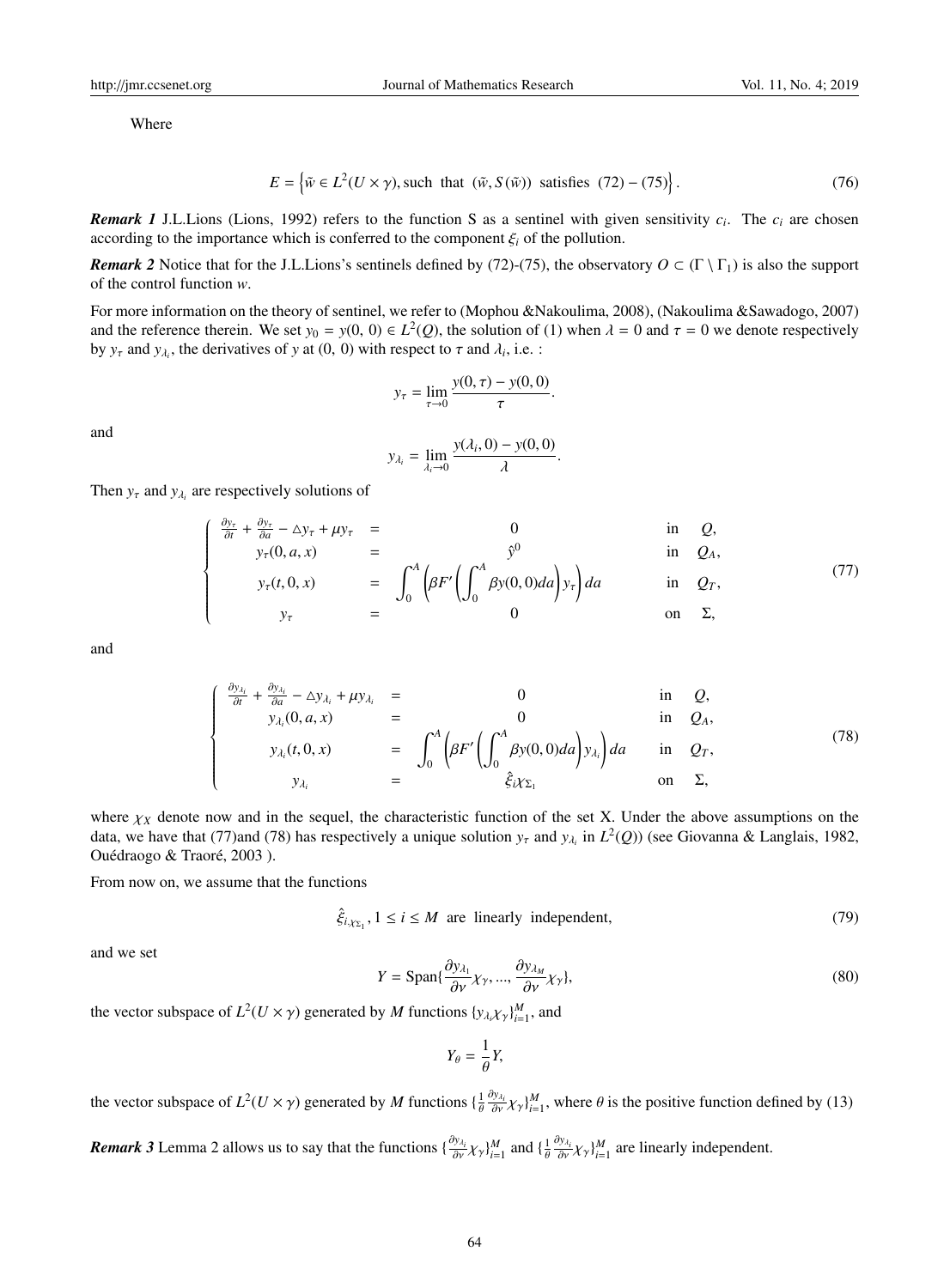## *3.3 Equivalence Between Sentinel Problem and Controllability*

In view of (72), the stationary condition (73) and respectively the sensitivity condition (74) hold if and only if

$$
\int_{U} \int_{O} h_0 \frac{\partial y_{\tau}}{\partial \nu} dt da d\Gamma + \int_{U} \int_{\gamma} w \frac{\partial y_{\tau}}{\partial \nu} dt da d\Gamma = 0. \qquad \forall \hat{y}^{0}, \ ||\hat{y}^{0}||_{L^2(Q_A)} \le 1; \tag{81}
$$

and

$$
\int_{U} \int_{O} h_0 \frac{\partial y_{\lambda_i}}{\partial v} dt da d\Gamma + \int_{U} \int_{\gamma} w \frac{\partial y_{\lambda_i}}{\partial v} dt da d\Gamma = c_i, \quad 1 \le i \le M.
$$
\n(82)

Therefore, in order to transform equation (81) we introduce the classical adjoint state. More precisely, we consider the following problem :

$$
\begin{cases}\n-\frac{\partial q}{\partial t} - \frac{\partial q}{\partial a} - \Delta q + \mu q &= \beta q(t, 0, x) F' \left( \int_0^A \beta y(0, 0) da \right) & \text{in } Q, \\
q &= h_0 \chi_0 + w \chi_\gamma & \text{on } \Sigma \\
q(T, a, x) &= 0 & \text{in } Q_A, \\
q(t, A, x) &= 0 & \text{in } Q_T.\n\end{cases}
$$
\n(83)

Since  $h_{0}\chi_0 + w\chi_\gamma \in L^2(\Sigma)$  and under the assumptions (*H*1)−(*H*3), we can prove that (83) has a unique solution  $q \in L^2(Q)$ . Now multiplying both sides of the differential equation in (83) by  $y<sub>\tau</sub>$  solution of (77) and integrating by parts in *Q*, we get

$$
\int_{U} \int_{O} h_0 \frac{\partial y_{\tau}}{\partial \nu} dt da d\Gamma + \int_{U} \int_{\gamma} w \frac{\partial y_{\tau}}{\partial \nu} dt da d\Gamma = \int_{0}^{A} \int_{\gamma} q(0, a, x) \hat{y}^{0} da dx \ \forall \ \hat{y}^{0} \in L^{2}(Q_{A}).
$$
\n(84)

Thus, the condition (73) or (81) holds if and only if

$$
q(0, a, x; v) = 0 \qquad \text{in } Q_A,\tag{85}
$$

then, multiplying both sides of the differential equation in (83) by  $y_{\lambda_i}$  solution of (78) and integrating by parts in *Q*, we have

$$
\int_{U} \int_{O} h_0 \frac{\partial y_{\lambda_i}}{\partial v} dt da d\Gamma + \int_{U} \int_{\gamma} w \frac{\partial y_{\lambda_i}}{\partial v} dt da d\Gamma = \int_{\Sigma_1} \frac{\partial q}{\partial v} \hat{\xi}_i \cdot \chi_{\Gamma_1} dt da, \quad 1 \leq i \leq M.
$$

Thus, the condition the condition (74) or (82) is equivalent to

$$
\int_{\Sigma_1} \frac{\partial q}{\partial \nu} \hat{\xi}_i \chi_{\Gamma_1} dt da = c_i, \quad 1 \le i \le M.
$$
\n(86)

.

Now, consider the matrix

$$
\left(\int_0^T \int_0^A \int_\gamma \frac{1}{\theta} \frac{\partial y_{\lambda_j}}{\partial \nu} \frac{\partial y_{\lambda_l}}{\partial \nu} dt da d\Gamma\right)_{1 \le i,j \le M}
$$

This matrix is symmetric positive definite therefore, there exists a unique  $w_0 \in Y_\theta$  such that

$$
c_i - \int_{U} \int_{O} h_0 \frac{\partial y_{\lambda_i}}{\partial \nu} dt da d\Gamma = \int_{U} \int_{\gamma} w_0 \frac{\partial y_{\lambda_i}}{\partial \nu} dt da d\Gamma. \quad 1 \le i \le M.
$$
 (87)

Consequently, combining(82) with (87), we observe that condition (74) holds if and only if

$$
w - w_0 = -v \in Y^{\perp},
$$

where *Y* is given by (80). Replacing *w* by  $w_0 - v$  in the second expression of (83), we have just proved that the sentinel problem (72)-(75) hold if and only if the following null boundary controllability problem with constraint on the control has a solution: Given  $h_0 \in L^2(U \times O)$ ,  $w_0 \in Y_\theta$ . find  $v \in L^2(U \times \gamma)$  such that

$$
v \in Y^{\perp}, \tag{88}
$$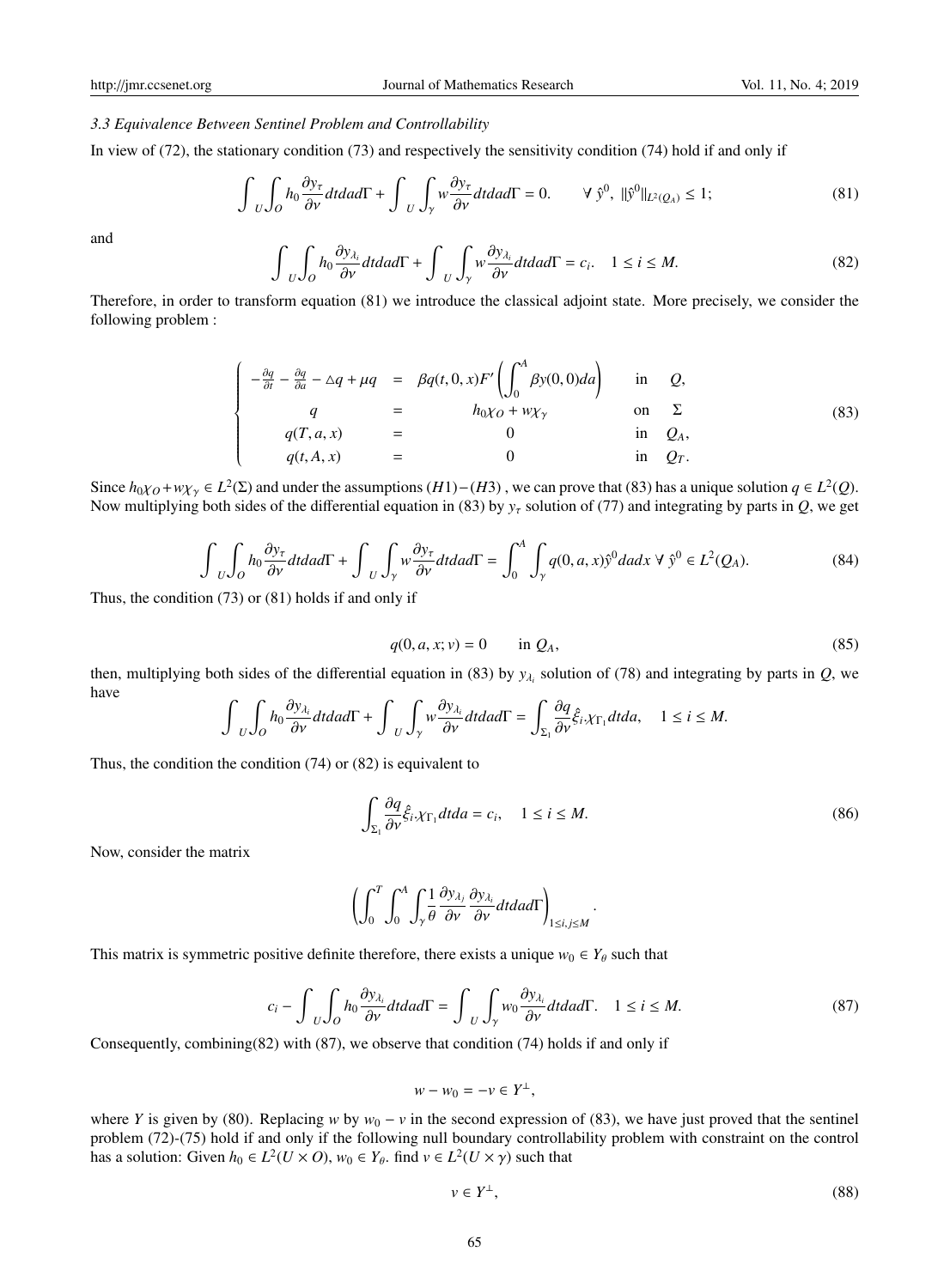*and if*  $q = q(t, a, x; v)$  *is solution of* 

$$
\begin{cases}\n-\frac{\partial q}{\partial t} - \frac{\partial q}{\partial a} - \Delta q + \mu q &= \beta q(t, 0, x) F' \left( \int_0^A \beta y(0, 0) da \right) & \text{in} \quad Q, \\
q &= h_0 \chi_0 + (w_0 - v) \chi_\gamma & \text{on} \quad \Sigma \\
q(T, a, x) &= 0 & \text{in} \quad Q_A, \\
q(t, A, x) &= 0 & \text{in} \quad Q_T,\n\end{cases}
$$
\n(89)

$$
q(0, a, x; v) = 0 \quad \text{in } Q_A. \tag{90}
$$

*Remark 4* Let us notice that if *v* exists, the set

$$
\mathcal{E} = \{ \overline{\nu} \in Y^{\perp} \text{ such that } (\overline{\nu}, \overline{q} = q(t, a, x; \overline{\nu})) \text{ satisfies } (88) - (90) \}
$$
(91)

is a nonempty closed, and convex set in  $L^2(U \times \gamma)$ . Therefore there exists  $v \in \mathcal{E}$  of minimal norm.

Proposition 6 *Assume that the hypotheses of Theorem 1 are satisfied. Then there exists a positive real weight function* θ given by (13) such that, for any function  $h_0 \in L^2(U\times O)$  with  $\theta h_0\in L^2(U\times O)$  there exists a unique control  $\hat{v}\in L^2(U\times \gamma)$ *such that*  $(\hat{v}, \hat{q})$  *with*  $\hat{q} = q(\hat{v})$  *is solution of null boundary controllability problem with constraint on the control (88)-(90) and provides a control*  $\hat{w} = w_0 \chi_\gamma - \hat{v}$  *of the sentinel problem satisfying (75). Moreover, the control*  $\hat{w}$  *is given by:* 

$$
\hat{w} = P(w_0) + (I - P)\left(\frac{\partial \hat{\rho}}{\partial \nu} \chi_{\gamma}\right),\tag{92}
$$

*Proof.* Replacing *b*(*t*, *x*) in (35) by  $F'$   $\left( \int_0^A$  $\mathbf{0}$ <sup>β</sup>*y*(0, 0)*da*)

*3.4 Identification of Unknown Parameters* λ*<sup>i</sup>*

Using proposition 6, if we replace in (72) *w* with

$$
\hat{w} = P(w_0) + (I - P) \left( \frac{\partial \hat{\rho}}{\partial v} \chi_{\gamma} \right),
$$

then the function  $S$  is defined by

$$
S(\lambda, \tau) = \int_{U} \int_{O} h_0 \frac{\partial y}{\partial \nu}(\lambda, \tau) dt da d\Gamma + \int_{U} \int_{\gamma} \left( P(w_0) + (I - P) \left( \frac{\partial \hat{\rho}}{\partial \nu} \chi_{\gamma} \right) \right) \frac{\partial y}{\partial \nu}(\lambda, \tau) dt da d\Gamma,
$$

and the pair  $(\hat{w}, S(\hat{w}))$  verify (72)-(75). To estimate the parameters  $\lambda_i$ , one proceeds as follows: assume that the solution of (71) when  $\lambda = 0$  and  $\tau = 0$  is known. Then, one has the following information

$$
S(\lambda, \tau) - S(0, 0) \approx \sum_{i=1}^{M} \lambda_i \frac{\partial S}{\partial v}(0, 0).
$$

Therefore, fixing  $i \in \{1, \ldots, M\}$  and choosing

$$
\frac{\partial S}{\partial \lambda_j}(0, 0) = 0 \text{ for } j \neq i \text{ and } \frac{\partial S}{\partial \lambda_i}(0, 0) = c_i,
$$

one obtains the following estimate of the parameter  $\lambda_i$ :

$$
\lambda_i \approx \frac{1}{c_i} \left( S(\lambda, \tau) - S(0, 0) \right).
$$

We deduce that

$$
\lambda_i \approx \frac{1}{c_i} \left\{ \int_U \int_O h_0 \left( m_0 - \frac{\partial y_0}{\partial \nu} dt da d\Gamma \right) \right\} + \frac{1}{c_i} \left\{ \int_U \int_Y \left( P(w_0) + (I - P) \left( \frac{\partial \hat{\rho}}{\partial \nu} \chi_\gamma \right) \right) \left( m_0 - \frac{\partial y_0}{\partial \nu} \right) dt da d\Gamma \right\},
$$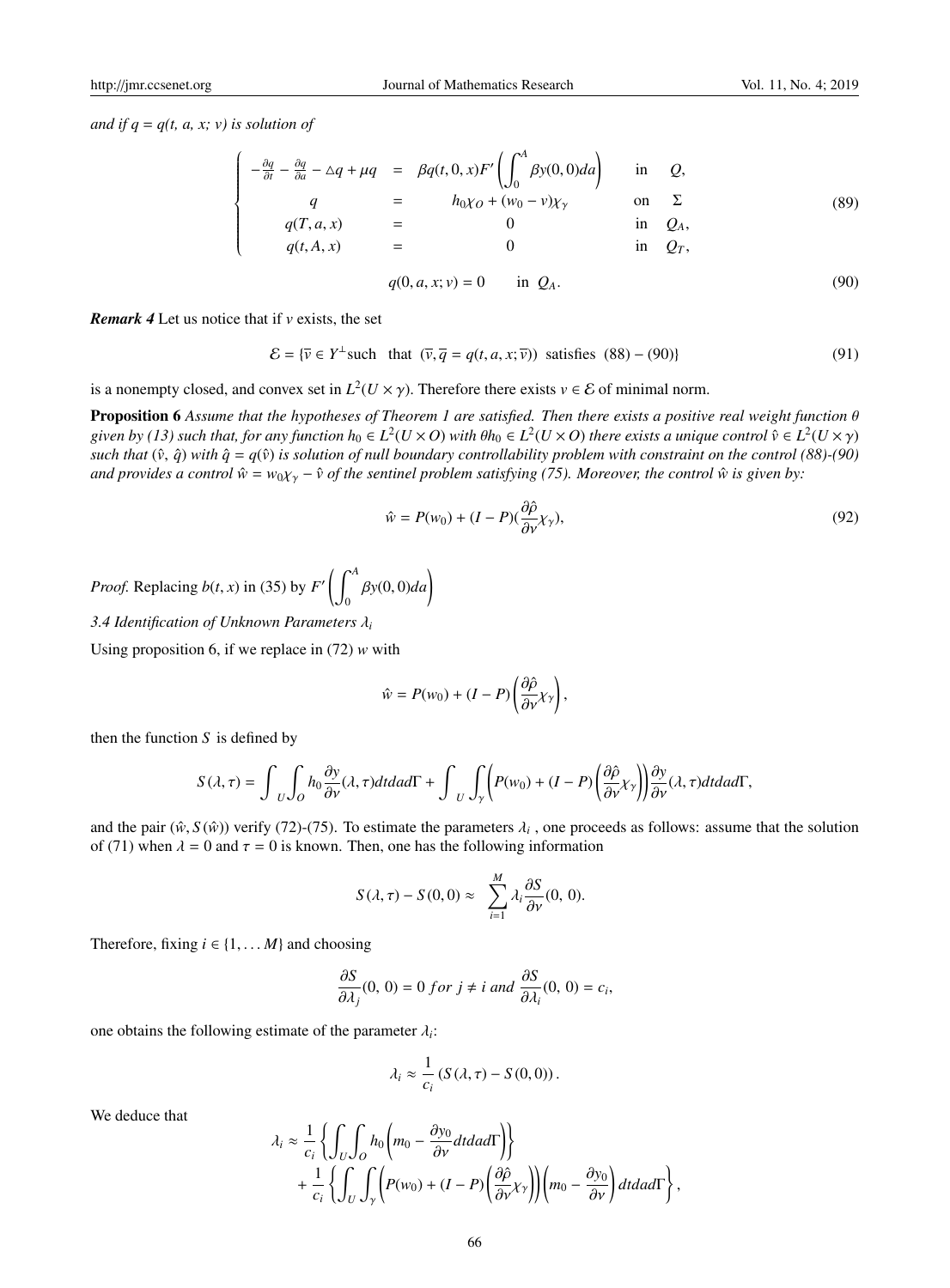where  $m_0$  is a measure of the flux of the concentration of the pollutant taken on the observatory  $O \cup \gamma$  and  $y_0$  is solution of (71) when  $\lambda = 0$  and  $\tau = 0$ .

## 4. Conclusion

In this paper, using an adapted Carleman inequality and Schauder's fixed-point theorem, we solve a boundary null controllability problem with constraints on the control for a nonlinear two stroke system. The obtained results are used to build a new mathematical tool of analysis which is the boundary sentinel with given sensitivity. The obtained sentinel is also used to identify unknown parameters in a nonlinear population dynamics model with incomplete data. The sentinel method is the best one to use in the inverses problems.

## References

- Langlais, M. (1985). A nonlinear problem in age-dependent population diffusion. *J.Math.anal, 16*(3), 510-529. https://doi.org/10.1137/0516037
- Ainseba, B. (2002). Exact and approximate controllability of age and space population dynamics structured model. *J.Math.Anal.App, 275*(2), 562-574. https://doi.org/10.1016/S0022-247X(02)00238-X
- Ainseba, B., & Langlais, M. (2000). On a population dynamics control problem with qge dependence and spatial structure. *Journal of Mathematical Analysis and Applications, 248,* 455-474.
- Ainseba, B., & Langlais, M. (1996). Sur un problème de contrôle d'une population structurée en âge et en espace, *C.R.Acad.Sci.Paris, 323*(serie I), 269-27.
- Ainseba, B., & Anita, S. (2001). Local exact controllability of the age-dependent population dynamics with diffusion, *Abstract Appl.Anal, 357*(6), 357-368. https://doi.org/10.1155/S108533750100063X
- Ainseba, B., & Innanelli, M. (2003). Exact controllability of a nonlinear population dynamics problem, *Di*ff*erential and Integral Equation, 16*(11), 1369-1384.
- Brezis, H. (1983). *Analyse fonctionnelle. Théorie et application*. Masson.
- Fursikov, A. V., & Imanuvilov, O. Y. (1996). Controllability of evolution equations, Lecture Notes. Research Institute of Mathematics. Seoul National University, 34.
- Giovanna, M., & Langlais, M. (1982). Age-dependent population diffusion with external constraint. *J. Math. Biology,* (14), 77-94.
- Mophou, G. M., & Nakoulima, O. (2008). Sentinels with given sensitivity. *European Journal of Applied Mathematics, 19,* 21-40. https://doi.org/10.1017/S0956792507007267
- Mophou, G. M., & Puel, J. P. (2009). Boundary sentinels with given sensitivity. *Rev.Mat.Complut, 22*(1), 165-185. https://doi.org/10.5209/rev REMA.2009.v22.n1.16342
- Mercan, M., & Mophou, G. (2014). Null controllability with state constraints of a linear bakward population dynamics problem. *International Journal of Evolution Equations, 9*(1), 99-120.
- Nakoulima, O., & Sawadogo, S. (2007). Internal pollution and discriminating sentinel in population dynamics problem. *International Journal of Evolution Equations, 2*(1), 29-46.
- Ouédraogo, A., & Traoré, O. (2003). Sur un problème de dynamique des populations. *Imhotep*, 4(1).
- Traoré, O. (2006). Null controllability of a nonlinear population dynamics problem. *International Journal of Mathematics and Mathematical Sciences, 26*(ID 49279), 1-20. https://doi.org/10.1155/IJMMS/2006/49279
- Sawadogo, S., & Mophou, G. (2012). Null Controllability with constraint on the state for the age dependent linear population dynamics problem. *Advances in Di*ff*erential Equation and Control Processes, 10*(2), 113-130.
- Soma, M., & Sawadogo, S. (2019). *Boundary sentinel with given sensitivity in population dynamics problem and parameters identification.* European Journal of Pure and Applied Mathematics (Accepted for publication).
- Simporé, Y., & Traoré, O. (2016). *Null Controllability of a nonlinear dissipative system and application to the detection of the Incomplete parameter for a Nonlinear Population Dynamics Model.* International Journal of Mathematics and Mathematical Sciences, (ID 2820613). https://doi.org/10.1155/2016/2820613
- Lions, J. L. (1992). *Sentinelles pour les systèmes distribués à données incomplètes*. Recherches en Mathématiques Appliquees 21, Masson, Paris. Zbl 0759.93043 MR 1159093 ´